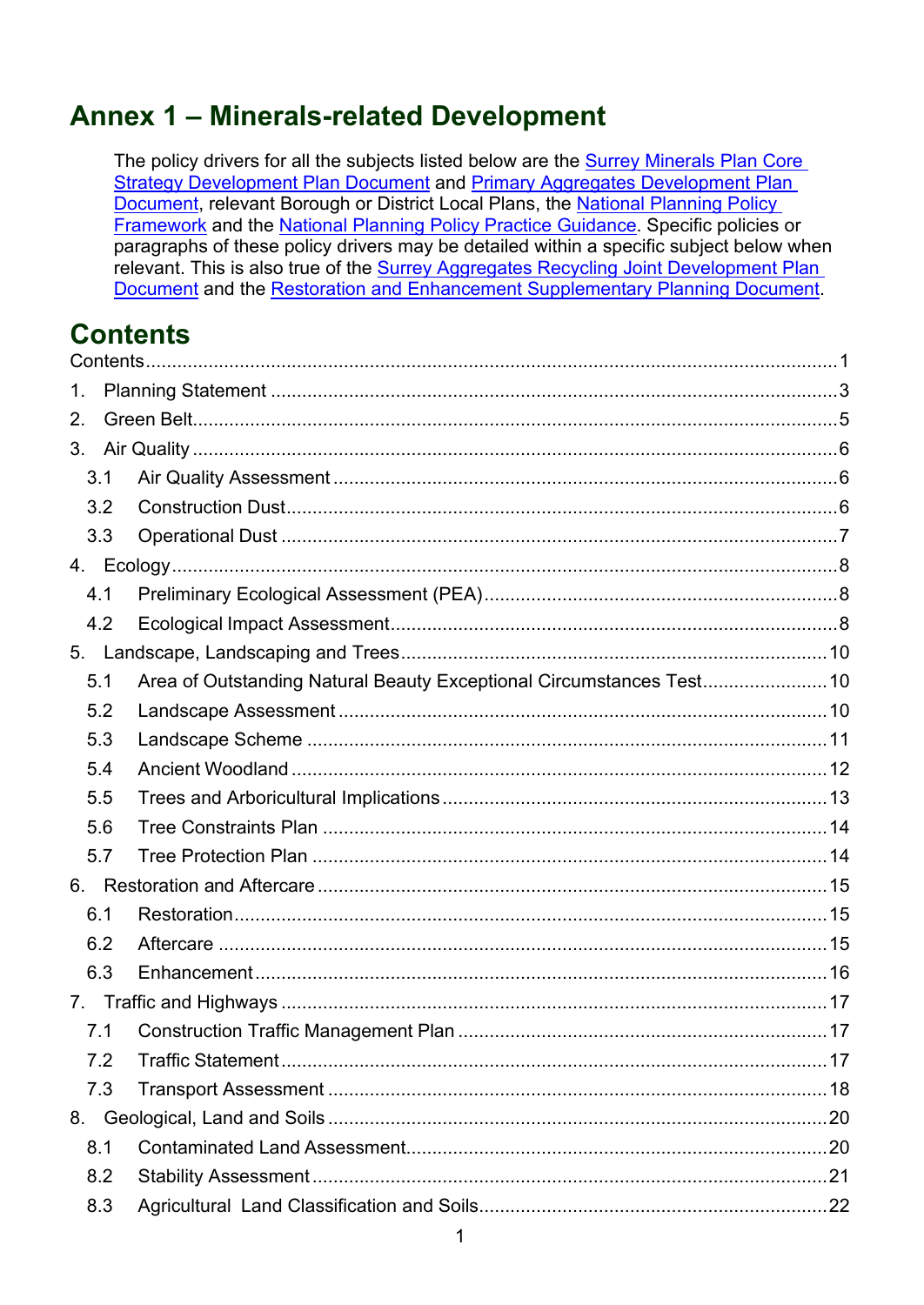| 9.   |                                                                                               |  |  |  |
|------|-----------------------------------------------------------------------------------------------|--|--|--|
|      | 9.1                                                                                           |  |  |  |
|      | 9.2                                                                                           |  |  |  |
|      | 9.3                                                                                           |  |  |  |
| 10.  |                                                                                               |  |  |  |
|      | 10.1                                                                                          |  |  |  |
|      | 10.2                                                                                          |  |  |  |
| 11.  |                                                                                               |  |  |  |
|      | 11.1                                                                                          |  |  |  |
| 11.2 |                                                                                               |  |  |  |
| 11.3 |                                                                                               |  |  |  |
|      | 11.4                                                                                          |  |  |  |
| 12.  |                                                                                               |  |  |  |
|      | 12.1                                                                                          |  |  |  |
| 13.  |                                                                                               |  |  |  |
|      | 13.1                                                                                          |  |  |  |
|      | 13.2                                                                                          |  |  |  |
| 14.  |                                                                                               |  |  |  |
|      | 14.1                                                                                          |  |  |  |
|      | Appendix 1: List of Planning Departments of Local Borough and District Councils in Surrey  35 |  |  |  |
|      |                                                                                               |  |  |  |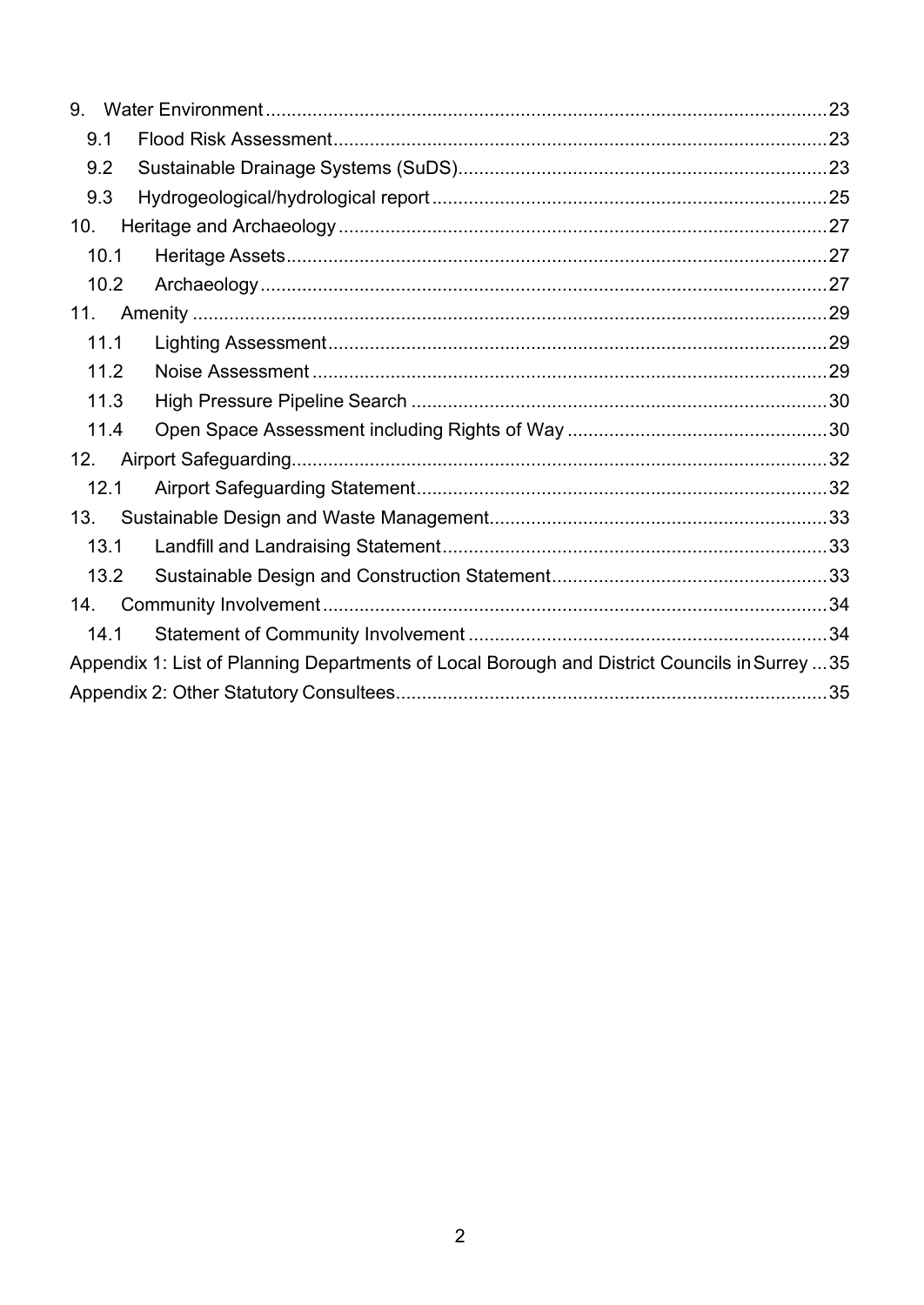# <span id="page-2-0"></span>**1.Planning Statement**

### **Required for the following applications:**

Mandatory for all planning applications.

The extent of the information required will be site/planning application specific.

### **Policy and Guidance:**

- [Surrey Minerals Plan Core Strategy Development Plan Document including Surrey](https://www.surreycc.gov.uk/__data/assets/pdf_file/0007/81439/Adopted-Core-Strategy-Development-Plan-Document.pdf)  [Aggregate Recycling Joint DPD](https://www.surreycc.gov.uk/__data/assets/pdf_file/0007/81439/Adopted-Core-Strategy-Development-Plan-Document.pdf)
- [Planning Practice Guidance: determining an application](https://www.gov.uk/guidance/determining-a-planning-application)
- **[Surrey County Council Annual Monitoring Report \(AMR\)](https://www.surreycc.gov.uk/land-planning-and-development/minerals-and-waste/performance-monitoring)**
- **[Surrey County Council Local Aggregate Assessment](https://www.surreycc.gov.uk/__data/assets/pdf_file/0003/214995/Surrey-LAA-2019-FINAL-for-publication-2020.pdf)**
- **[Surrey County Council Aggregates Monitoring Update](https://www.surreycc.gov.uk/__data/assets/pdf_file/0013/201136/2019-10-09-Revised-Aggregates-Monitoring-Update-2019.pdf)**

### **What you must provide:**

Where relevant the planning statement should set out the context and justification for the development, including:

- A site description setting out the physical features of the site and its surroundings;
- A description of any use, planning designations, environmental designations or physical constraints i.e. nearby housing;
- Context and need for the development. i.e. existing demand, projected future demand, expected annual tonnage forthe proposal, how the proposal would contribute towards the landbank;
- Information on the geology and topography of the site identifying where relevant land stability, water table levels, ground conditions including surface water drainage, and any geological or geomorphological features adjacent to thesite. Topographical information should provide spot heights and contours for the application site and surrounding area;
- Details on boundary treatment should include height, location and specification of screen bunds and fencing;
- Identification of any international, national and local environmental and planning designations and physical constraints applicable to the application site and surrounding land e.g. Special Protection Area (SPA), Special Area of Conservation (SAC), Sites of Special Scientific Interest (SSSI), highways, water courses, housing, Listed Buildings, Area of Outstanding Natural Beauty (AONB), public footpaths, Ancient Semi-Natural Woodland, Flood Zone(s) etc.;
- Identification and discussion of National planning policyand guidance, Development Plan policy, and any othermaterial considerations applicable to the proposal justifying why planning permission should be granted;
- Summaries of any supporting and technical information submitted as part of the application, including relevant key development criteria for preferred areas/areas of search identified in the Surrey Minerals Plan CoreStrategy and Primary Aggregates DPDs and Aggregates Recycling Joint DPD for Minerals and Waste Plans;
- An assessment of the cumulative effect of the proposal in combination with other existing or permitted developmentin the vicinity;
- Restoration and aftercare including landfilling: please see Landfill and Restoration and Aftercare below. A summaryof this can be included in this Statement.

Details of consultations with the County Planning Authority and wider community [to include parish councils, resident associations and action groups]/statutory consultees undertaken prior to submission and to demonstrate that regard has been taken to ensure that individuals and hard to reach groups are not discriminated against because they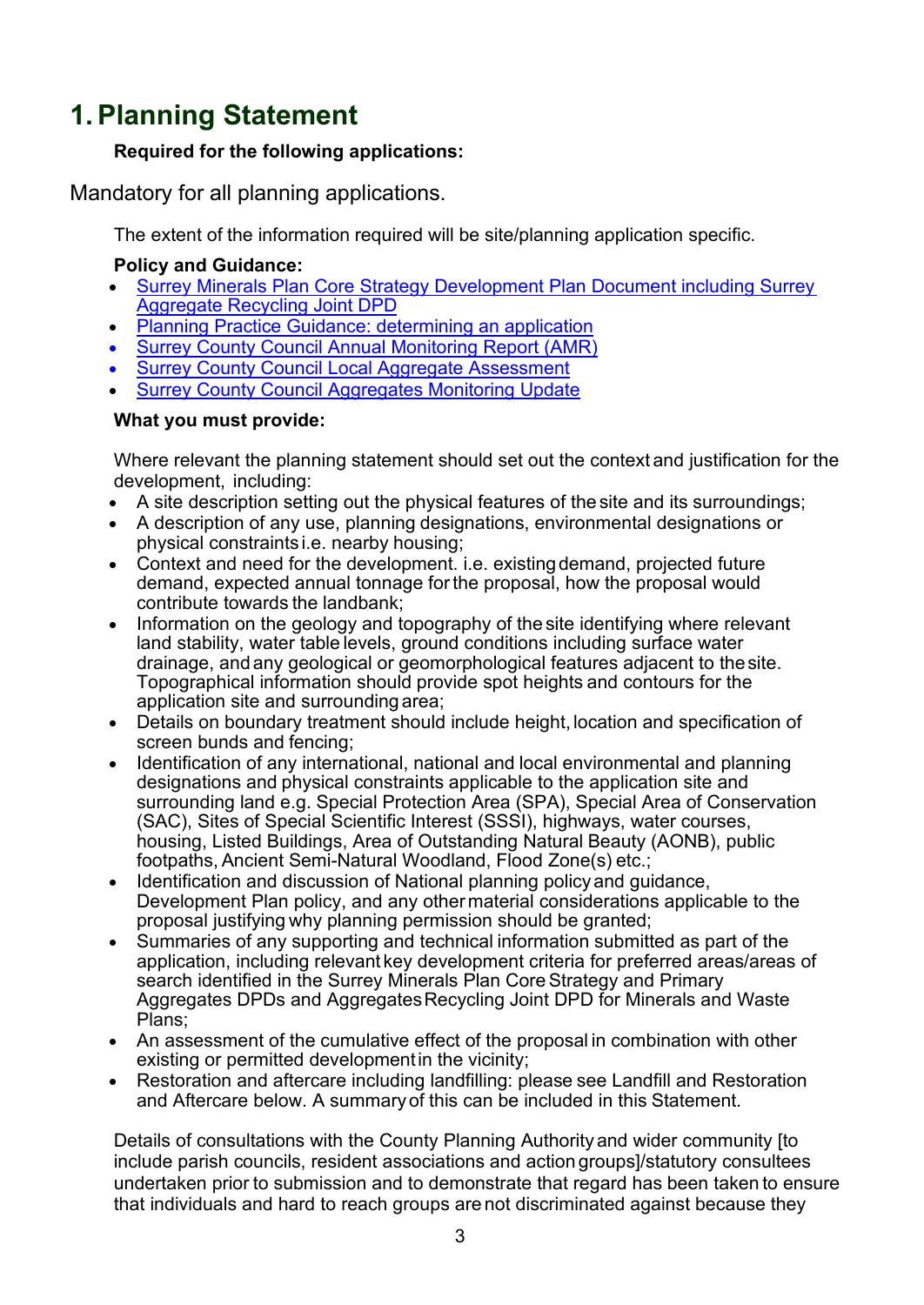share certain protected characteristics as set out in the **Equality Act 2010**.

Proposals may involve a combination of mineral and waste related development and if this is the case, the planning statement should address both. The subjects listed below can be incorporated within the Planning Statement or can be submitted as individual, supporting documents asappropriate.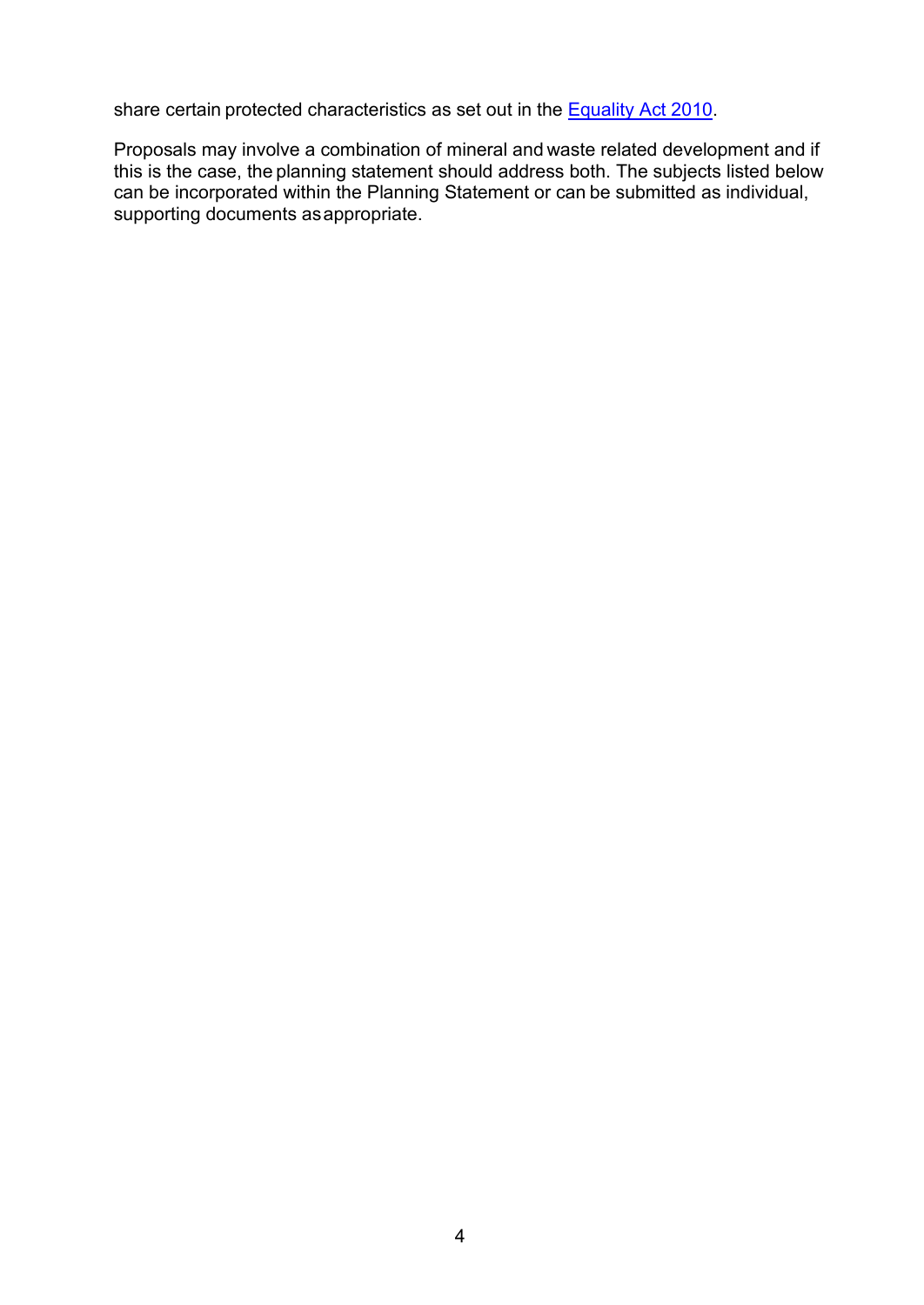# <span id="page-4-0"></span>**2. Green Belt Statement**

### **Required for the following applications:**

Where the application site lies within the Green Belt and the proposal would be for development other than mineral extraction and primary treatment.

### **Policy and Guidance:**

- [National Planning Policy Framework: Protecting Green Belt Land](https://assets.publishing.service.gov.uk/government/uploads/system/uploads/attachment_data/file/810197/NPPF_Feb_2019_revised.pdf)
- [Surrey Minerals Plan Core Strategy Development Plan Document Policy Key](https://www.surreycc.gov.uk/__data/assets/pdf_file/0007/81439/Adopted-Core-Strategy-Development-Plan-Document.pdf)  [Spatial Environmental Considerations – Green Belt](https://www.surreycc.gov.uk/__data/assets/pdf_file/0007/81439/Adopted-Core-Strategy-Development-Plan-Document.pdf)
- The County Planning [Authority's Alternative Site Assessment](https://www.surreycc.gov.uk/__data/assets/pdf_file/0008/71747/AlternativeSiteAssessmentNote.pdf) advice note
- [Minerals and waste performance monitoring Surrey County Council](https://www.surreycc.gov.uk/land-planning-and-development/minerals-and-waste/performance-monitoring)
- **[Surrey County Council Local Aggregate Assessment](https://www.surreycc.gov.uk/__data/assets/pdf_file/0003/214995/Surrey-LAA-2019-FINAL-for-publication-2020.pdf)**
- **[Surrey County Council Aggregates Monitoring Update](https://www.surreycc.gov.uk/__data/assets/pdf_file/0013/201136/2019-10-09-Revised-Aggregates-Monitoring-Update-2019.pdf)**

#### **What you must provide:**

Need to demonstrate factors that (alone or in combination) amount to very special circumstances which clearly outweighs harm by reason of inappropriateness and any other harm.

An alternative site assessment may be required to demonstrate why the proposal cannot be sited beyond the Green Belt.The alternative site assessment should cross refer to the County Planning Authority's Alternative Site Assessment advicenote.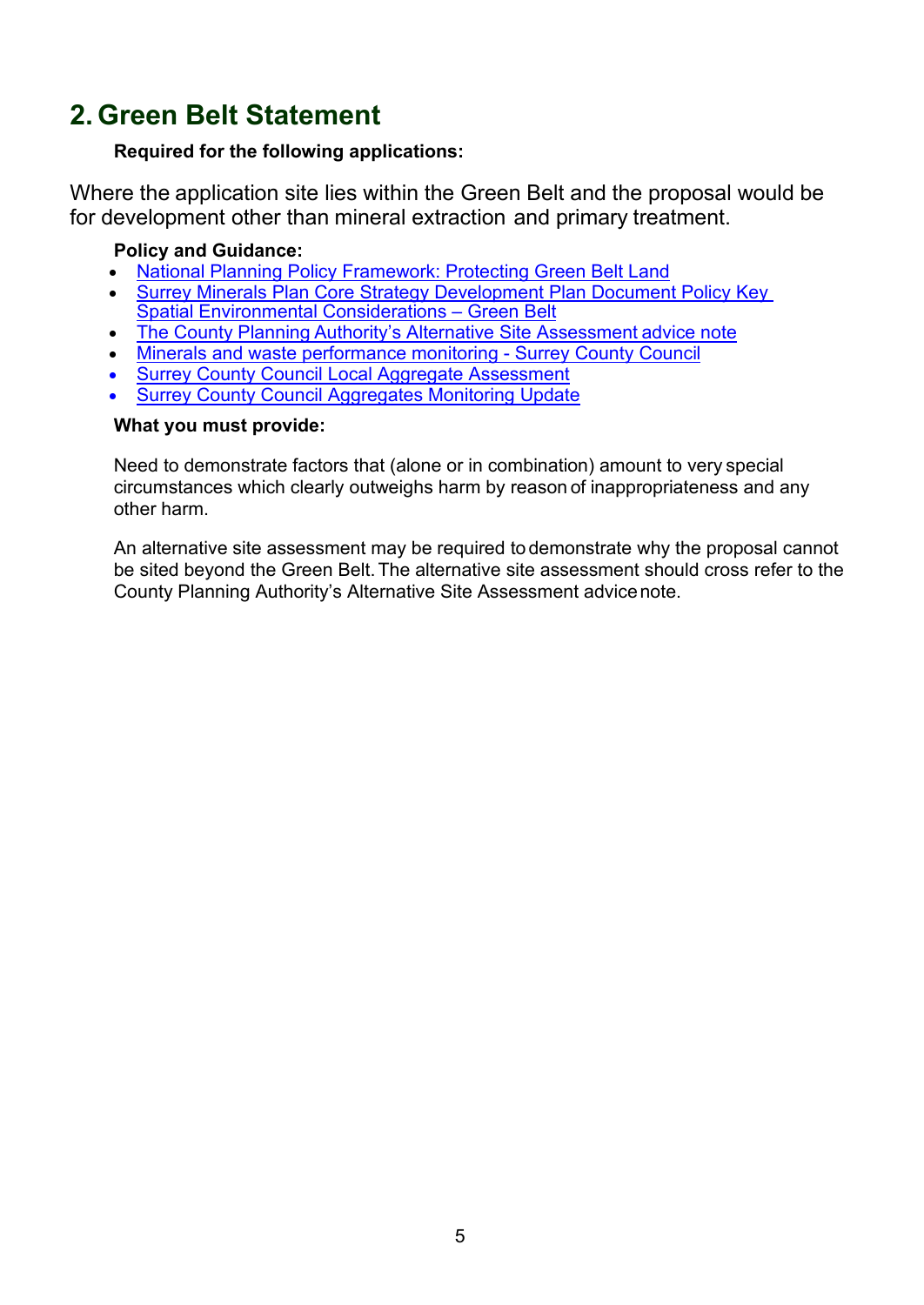# <span id="page-5-0"></span>**3. Air Quality**

# <span id="page-5-1"></span>**3.1 Air Quality Assessment**

## **Required for the following applications:**

Where development is to be located within or adjacent to an Air Quality Management Area (AQMA) or where the development is likely to generate significant vehicle movements as defined by the Environmental Protection UK (EPUK) - Institute of Air Quality Management (IAQM) guidance (or subsequent updates)

## **Policy and Guidance:**

- [Department for Environment Food,](http://www.defra.gov.uk/environment/quality/air/air-quality/laqm/guidance/) [and Rural Affairs policy guidance](http://www.defra.gov.uk/environment/quality/air/air-quality/laqm/guidance/) [and technical](http://www.defra.gov.uk/environment/quality/air/air-quality/laqm/guidance/)  [guidance.](http://www.defra.gov.uk/environment/quality/air/air-quality/laqm/guidance/)
- [Defra TG\(16\) guidance](https://laqm.defra.gov.uk/technical-guidance/)
- [Environment Agency guidance](https://www.gov.uk/environment/pollution-and-environmental-quality)
- [Planning Practice Guidance: Air quality](https://www.gov.uk/guidance/air-quality--3)
- [IAQM: Land-Use Planning and Development Control: Planning for Air Quality](http://www.iaqm.co.uk/text/guidance/air-quality-planning-guidance.pdf) (PDF)
- IAQM: [guide to the assessment of air quality impacts on designated nature](https://iaqm.co.uk/text/guidance/air-quality-impacts-on-nature-sites-2019.pdf)  [conservation sites \(PDF\)](https://iaqm.co.uk/text/guidance/air-quality-impacts-on-nature-sites-2019.pdf)

### **What you must provide:**

Assessment of vehicle emission air quality impacts on local sensitive receptors, with mitigation measures and/or compensation measures identified. Traffic pollutants most likely to have local significance are nitrogen dioxide  $(NO<sub>2</sub>)$  and suspended particulate matter ( $PM_{2.5}$  and  $PM_{10}$ ). To be carried out in accordance with EPUK-IAQM and Defra TG(16) guidance. To cover impacts from vehicles at the construction phase and the operational phase whenever the indicative thresholds inteEPUK-IAQM guidance are to be exceeded [indicative minimum threshold or HDV flows (AADT) of 25 within/adjacent to AQMA, or 100 elsewhere; LDV flows (AADT) of 100 within/adjacent to AQMA, or 500 elsewhere].

# <span id="page-5-2"></span>**3.2 Construction Dust**

## **Required for the following applications:**

Where development is to be located within an AQMA.

Where development proposal is likely to generate dust and human and ecological sensitive receptors are within 350m from the site or within 100m from construction road route.

## **Policy and Guidance:**

- [IAQM, Guidance on the Assessment of Mineral Dust Impacts for Planning \(PDF\)](http://iaqm.co.uk/text/guidance/mineralsguidance_2016.pdf) (May 2016 or subsequent revisions)
- IAQM Guidance on the assessment of dust from demolition and construction [\(PDF\)](file://surreycc.local/deptwide/EAI/PD%20all/Planning/Development%20Control/Validation%20Checklist/03%20Validation%20Checklist%20Review%202019/Final%20docs/%E2%80%A2%09IAQM,%20Guidance%20on%20the%20Assessment%20of%20Mineral%20Dust%20Impacts%20for%20Planning%20(May%202016%20or%20subsequent%20revisions)) (Version 1.1 or subsequent revisions).
- [Planning Practice Guidance: Air quality](https://www.gov.uk/guidance/air-quality--3)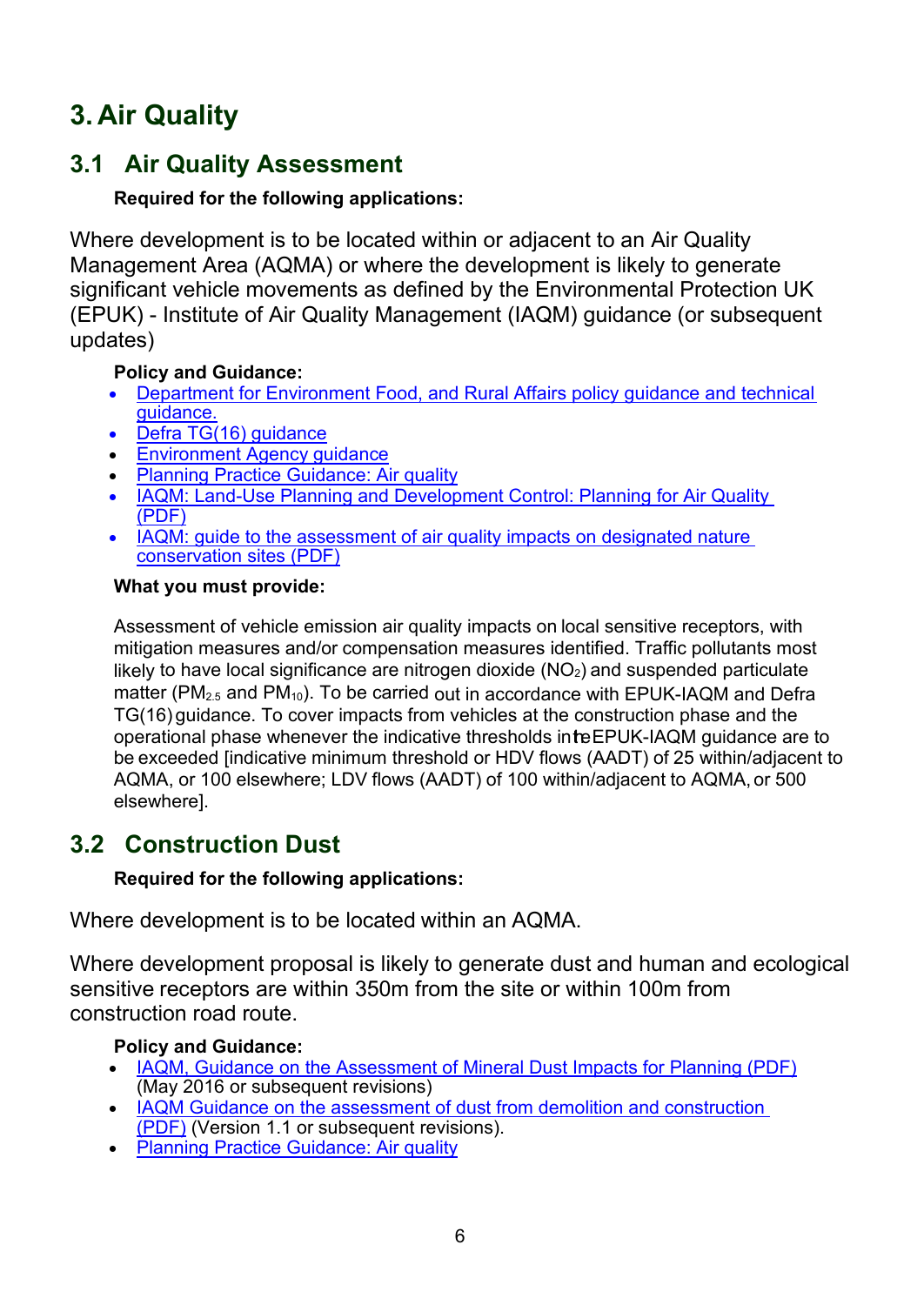#### **What you must provide:**

Construction-phase dust impacts should be assessed using a methodology based on the good-practice approach described in IAQM's *Guidance on the assessment of dust from demolition and construction* (version 1.1 or subsequent revisions), to estimate the impacts of both PM<sub>10</sub> and nuisance dust, together, through a singlerisk-based assessment procedure.

The controls and mitigation that will be applied to avoidadverse impacts should be stated, based on the same IAQMguidance.

Monitoring should be based on the separate IAQM *Guidance on Air Quality Monitoring in the Vicinity of Demolition and Construction Sites*.

## <span id="page-6-0"></span>**3.3 Operational Dust**

#### **Required for the following applications:**

A dust assessment is required for any minerals developments where dust emissions are likely to arise. This can be expected to cover the vast majority of applications.

The distance criteria in the IAQM *Guidance on the Assessment of Mineral Dust impacts for Planning: Screen the need for detailed assessment* specify whether the dust impact assessment should be a detailed one or a simple qualitative statement.

#### **Policy and Guidance:**

Same as construction dust, above.

#### **What you must provide:**

An assessment of the impact of dust on surrounding land users (receptors) is required. The assessment should be based on the IAQM approach described in *Guidance on the Assessment of Mineral Dust impacts forPlanning*.

The assessment will need to cover nuisance dust deposition impacts; if there are sensitive receptors close by (within 1000m) then the assessment will also need to cover the impacts of suspended particulate matter  $(PM_{10})$ .

The assessment should state the controls and mitigation thatwill be applied to avoid adverse impacts, including wherenecessary: appropriate design and layout of the site; management of the site (e.g. Dust Management Plans); use of appropriate equipment; appropriate control and mitigation measures; andan appropriate scheme of on-going dust monitoring.

Surrey County Council has produced guidance for applicants on what it expects to form a suitable andsufficient dust assessment to support planning applications, the minimum contents of Dust Management Plans to minimise impacts, and the minimum contents of reports of dust monitoring results.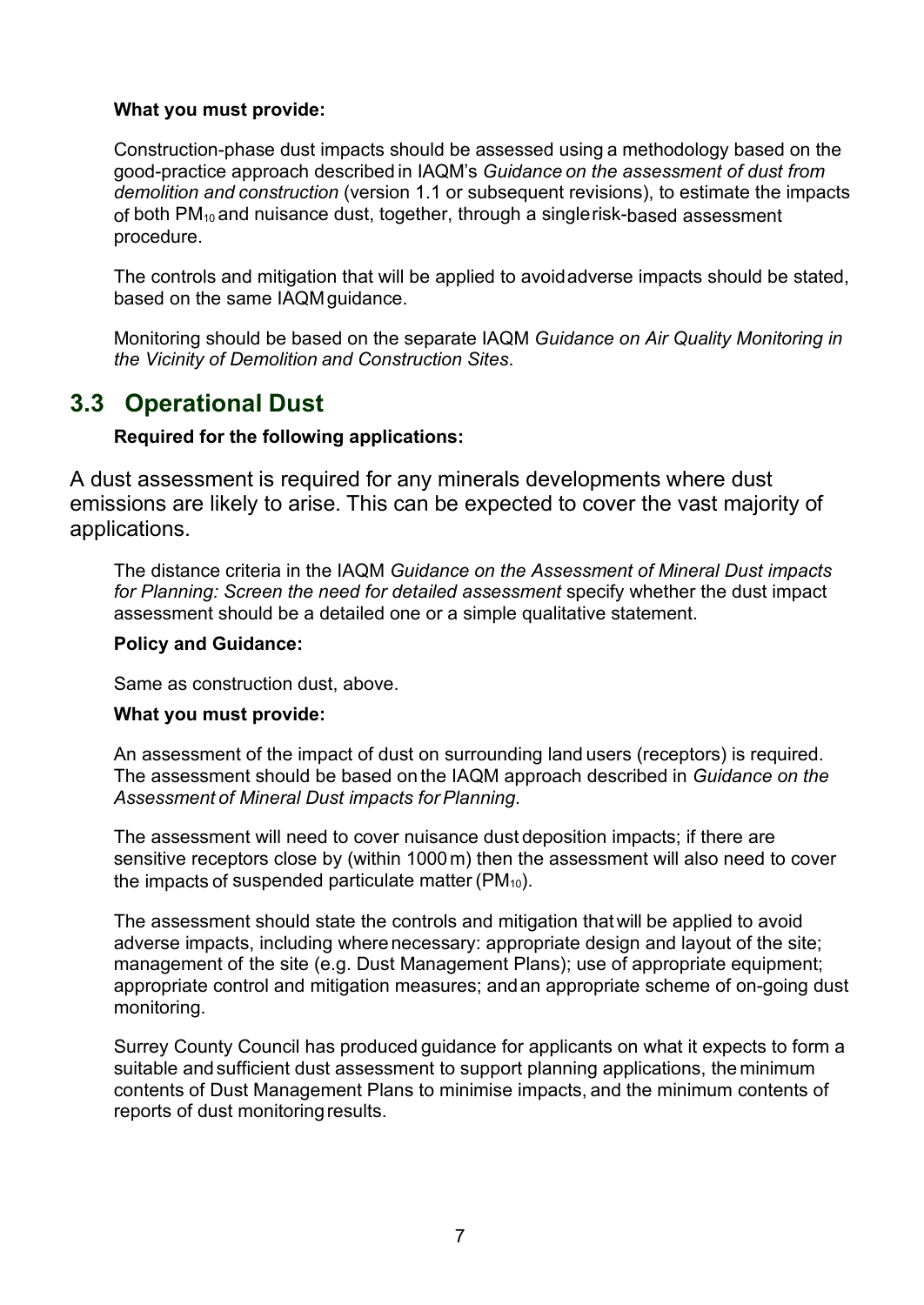# <span id="page-7-0"></span>**4.Ecology**

# <span id="page-7-1"></span>**4.1 Preliminary Ecological Assessment (PEA)**

## **Required for the following applications:**

Where the development is:

- likely to affect a designated site;
- in a Site of Special Scientific Interest (SSSI) Impact Risk Zone;
- 0.4 hectare or larger:
- within 100m of, or is likely to, affect a Priority Habitat or Species.

### **Policy and Guidance:**

- [Conservation of Habitats and Species Regulations 2010](http://www.legislation.gov.uk/uksi/2010/490/contents/made)
- [Surrey Biodiversity Information Centre](http://www.surreywildlifetrust.org/sbic)
- [Surrey Wildlife Trust](http://www.surreywildlifetrust.org/)
- [Chartered Institute of Ecology and Environmental Management](http://www.cieem.net/)
- Natural England [Standing advice for protected species](http://www.naturalengland.org.uk/ourwork/planningdevelopment/spatialplanning/standingadvice/default.aspx)
- Natural England [SSSI Impact Risk Zones \(PDF\)](https://magic.defra.gov.uk/Metadata_for_magic/SSSI%20IRZ%20User%20Guidance%20MAGIC.pdf)
- [MAGIC website](http://www.magic.gov.uk/)
- [Office of the Deputy Prime Minister \(ODPM\) Circular 06/2005 "Biodiversity and](https://www.gov.uk/government/publications/biodiversity-and-geological-conservation-circular-06-2005)  Geological Conservation – [statutory obligations and their impact within the](https://www.gov.uk/government/publications/biodiversity-and-geological-conservation-circular-06-2005)  [planning system" and the Good Practice Guide](https://www.gov.uk/government/publications/biodiversity-and-geological-conservation-circular-06-2005)
- BS 42020 Biodiversity Code of practice for planning and development
- [Planning Practice Guidance: Natural Environment](https://www.gov.uk/guidance/natural-environment)
- [Wildlife and Countryside Act 1981](http://www.legislation.gov.uk/ukpga/1981/69)
- [Conservation of Habitats and Species Regulations 2010](http://www.legislation.gov.uk/uksi/2010/490/contents/made)
- National Planning Policy Framework: Conserving and enhancing the natural [environment \(PDF\)](https://assets.publishing.service.gov.uk/government/uploads/system/uploads/attachment_data/file/810197/NPPF_Feb_2019_revised.pdf)

### **What you must provide:**

The PEA provides up-to-date information on habitats on the application site and links to other habitats, species present (or likely to be present), likely impacts,mitigation and enhancement opportunities. A PEA should also provide an assessment and demonstration of biodiversity net gain, on or offsite. For all but the most minor applications, the PEA should include the results of a search from the Surrey Biodiversity Information Centre. If the PEA has recommendations that further surveys should be carried out, the results of these must be included with the submission documents.

It is expected that surveys, data collection and analysis follow the guidance in BS 42020.

# <span id="page-7-2"></span>**4.2 Ecological Impact Assessment**

## **Required for the following applications:**

Where the development would:

- Affect natural or semi- natural habitats.
- Require a protected species survey.
- For the demolition or works in the roof space of buildings which may be used by bats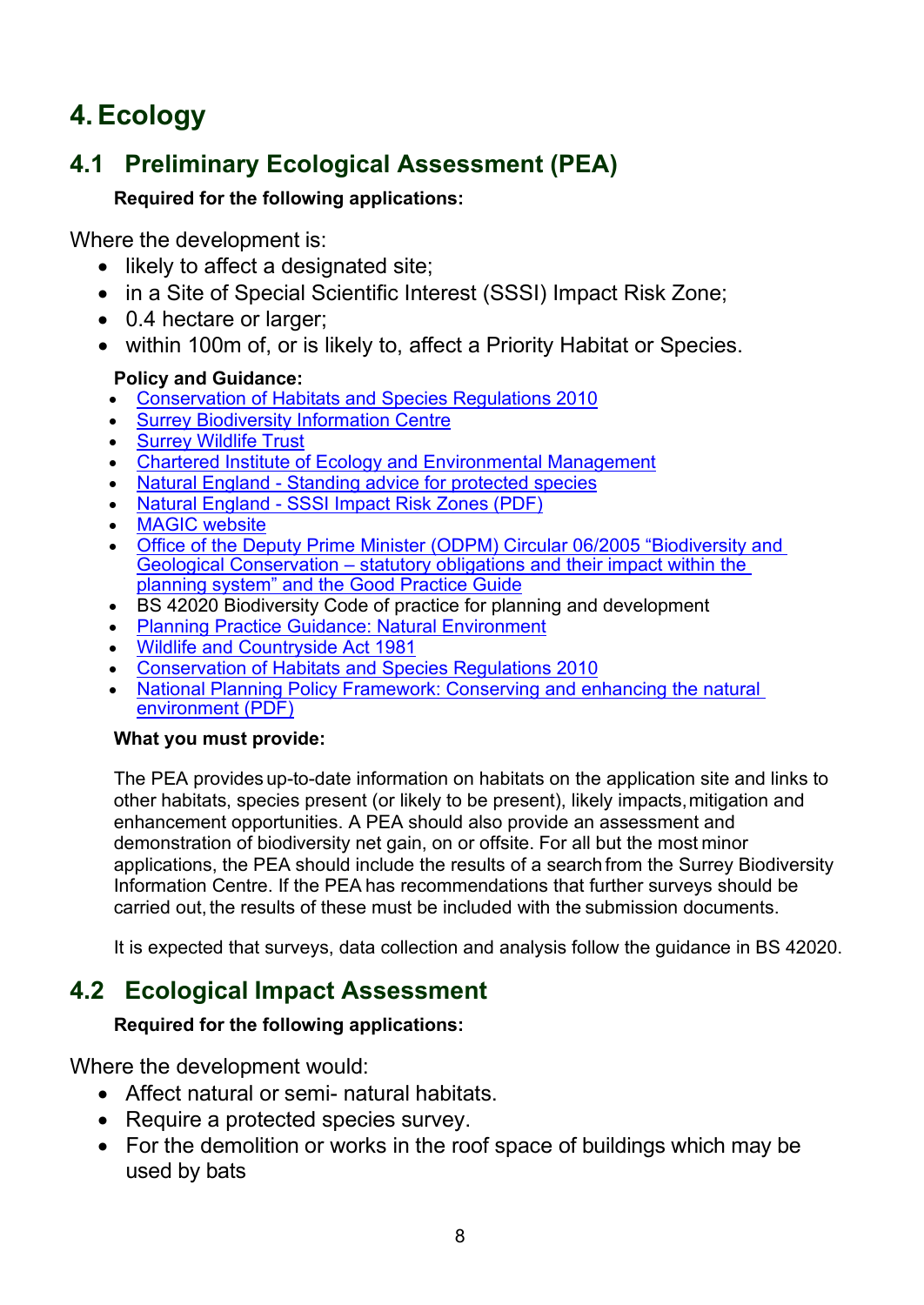#### **Policy and Guidance:**

Same as PEA, above

#### **What you must provide:**

Where the PEA identifies the need for habitat and species surveys, these need to be carried out and assessed in an Ecological Impact Assessment (EcIA) to establish their presence/absence, the population levels, likely impacts and scheme of mitigation and compensation. The EcIA should follow the CIEEM Guidelines for Ecological Impact Assessment. Measures for mitigation, compensation and net gain should be set out in a Biodiversity Mitigation Plan in a way that enables them to be covered by condition.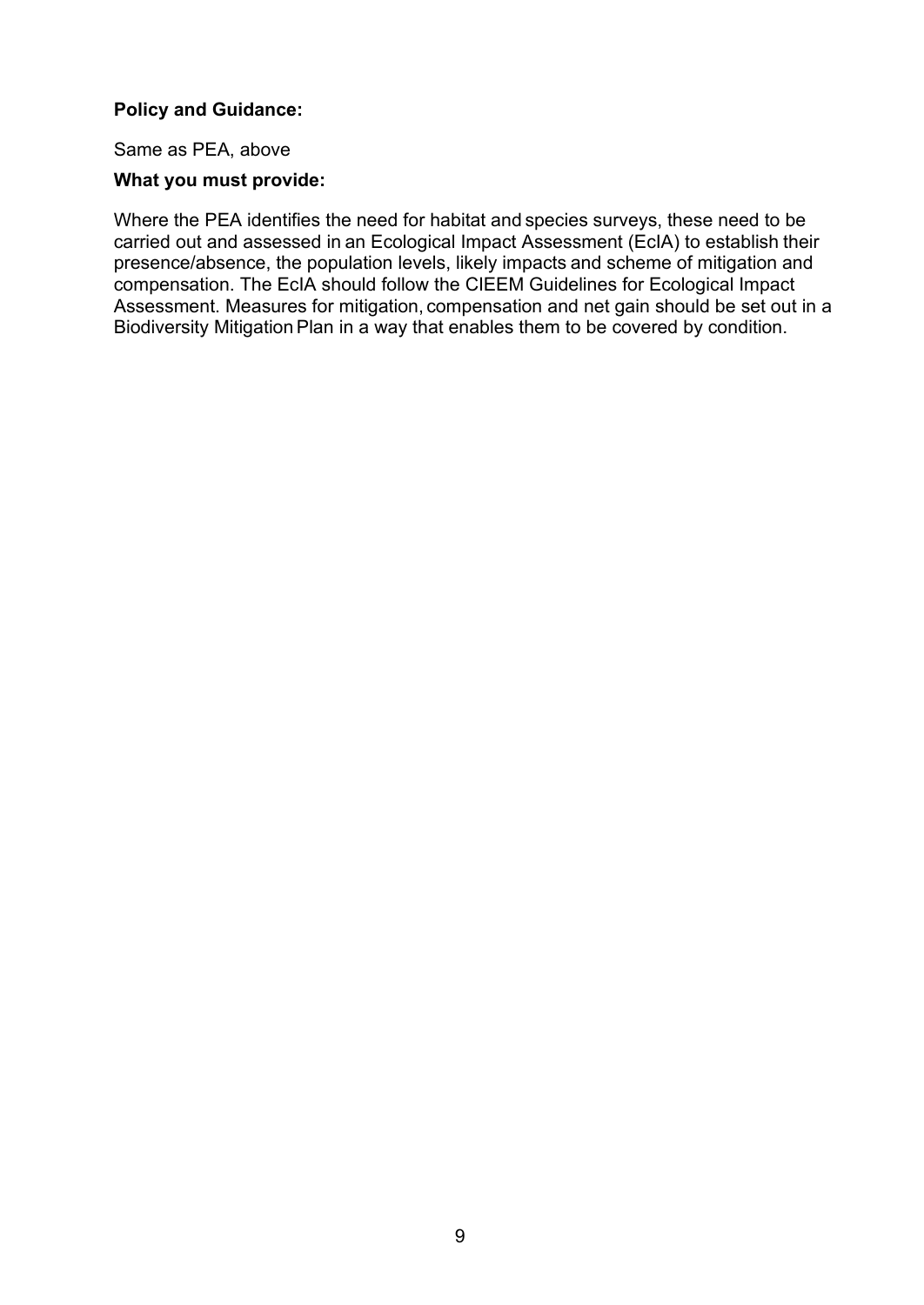# <span id="page-9-0"></span>**5. Landscape, Landscaping and Trees**

## <span id="page-9-1"></span>**5.1 Area of Outstanding Natural Beauty Exceptional Circumstances Test**

### **Required for the following applications:**

For major development within an Area of Outstanding Natural Beauty (AONB). Note: There is no definition of major for development in the AONB – it is a matter for the decision maker to determine whether a proposed development in the AONB context is major development.

### **Policy and Guidance:**

- [National Planning Policy Framework: Conserving and enhancing the natural](https://assets.publishing.service.gov.uk/government/uploads/system/uploads/attachment_data/file/810197/NPPF_Feb_2019_revised.pdf)  [environment \(PDF\)](https://assets.publishing.service.gov.uk/government/uploads/system/uploads/attachment_data/file/810197/NPPF_Feb_2019_revised.pdf)
- [Surrey Hills AONB Management Plan](http://www.surreyhills.org/board/management-plan-2014-2019/)
- [High Weald AONB Management Plan](http://www.highweald.org/high-weald-aonb-management-plan.html)
- [Surrey Landscape Character Assessment](https://www.surreycc.gov.uk/land-planning-and-development/countryside/strategies-action-plans-and-guidance/landscape-character-assessment)
- Landscape Character Areas for the AONBs on [Surrey Interactive Map](https://www.surreycc.gov.uk/land-planning-and-development/interactive-map)

### **What you must provide:**

An assessment of:

- The need for the development including in terms of any national considerations; and the impact of permitting it, or refusing it, upon the local economy.
- The cost of, and scope for, developing elsewhere outside the designated area, or meeting the need for it in some other way.
- Any detrimental effect on the environment, the landscape and recreational opportunities, and the extent to whichthat can be moderated.
- The impact of the proposal on the setting of the AONB

# <span id="page-9-2"></span>**5.2 Landscape Assessment**

### **Required for the following applications:**

Planning applications that require an EIA [Environmental Impact Assessment as required under the Environmental Impact Assessment (England) Regulations 2017].

Planning Applications that are within or visible from the High Weald AONB or Surrey Hills AONB

All planning applications for development which could have an effect on an existing landscape scheme.

### **Policy and Guidance:**

- [The Landscape Institute](https://www.landscapeinstitute.org/) including relevant published Technical Guidance and Technical Advice
- Guidelines for Landscape and Visual Impact Assessment (Third Edition)
- Landscape Character Assessment Guidance for England and Scotland and topic papers on [Natural England](http://www.naturalengland.org.uk/) website
- [Surrey Landscape Character Assessment](https://www.surreycc.gov.uk/land-planning-and-development/countryside/strategies-action-plans-and-guidance/landscape-character-assessment)
- Surrey Historic Landscape Character Assessment on **Surrey Interactive Map**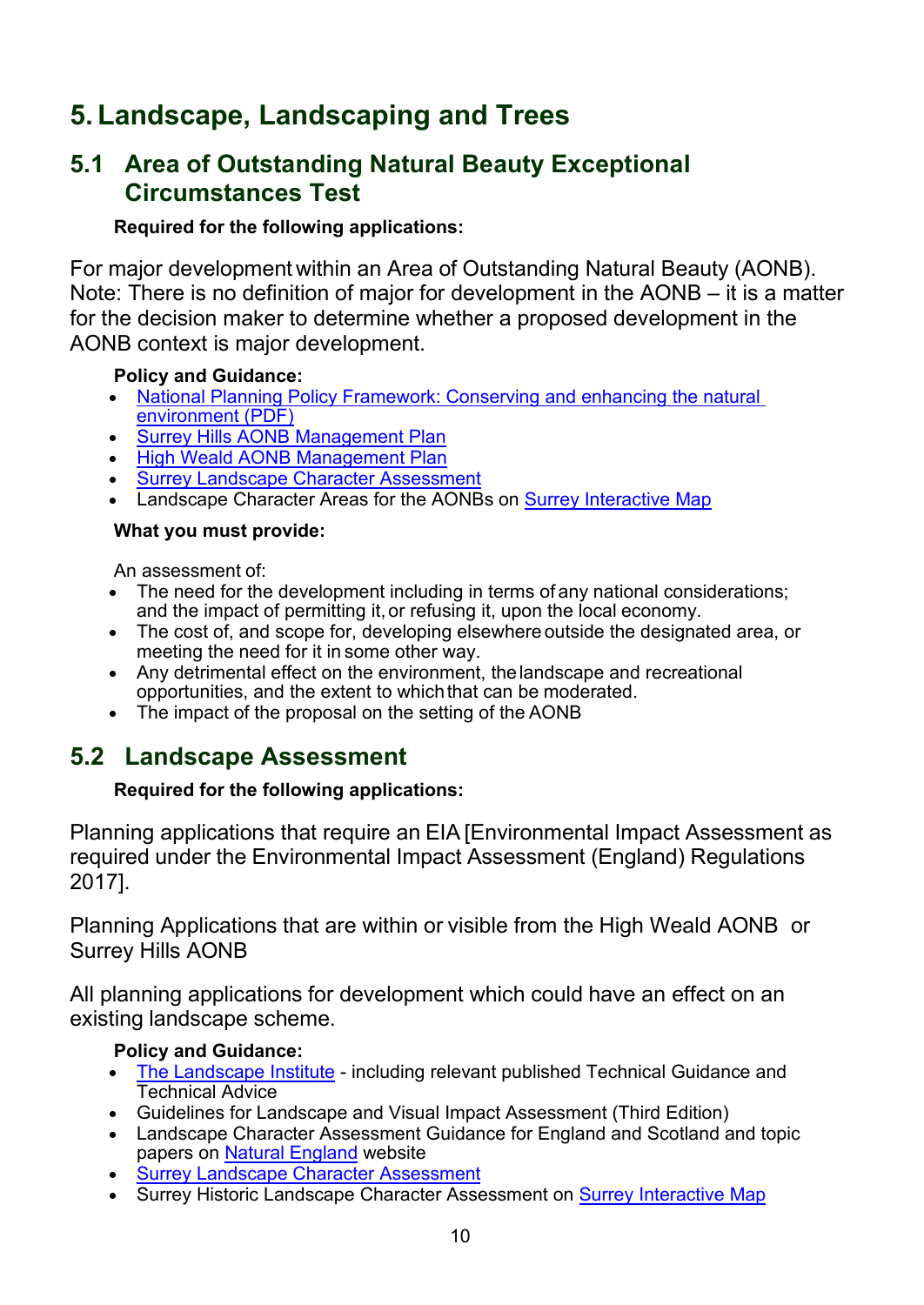- [High Weald AONB Management Plan](http://www.highweald.org/high-weald-aonb-management-plan.html)
- [Surrey Hills AONB Management Plan](http://www.surreyhills.org/board/management-plan-2014-2019/)
- [National Planning Practice Guidance for Natural Environment: landscape](https://www.gov.uk/guidance/natural-environment#landscape)  [assessment](https://www.gov.uk/guidance/natural-environment#landscape)
- BS5837:2012 Trees in Relation to Construction Recommendations
- BS5845:2014 Trees: from nursery to independence in the landscape Recommendations

#### **What you must provide:**

Assessments should be informed by County, District and Borough landscape and townscape character assessments, Conservation Area Assessments, landscape or nature conservation designations, AONB management plans, Listed Buildings, Historic Parks and Gardens, Scheduled Monuments or other heritage assets, and existing landscape features.

Photographs, visualisations and photomontages to be provided as appropriate.

The assessment should help determine whether further details or mitigation measures in the form of a landscape scheme or other compensation will be required (potentially see below).

Landscape and visual impact assessments must consider the impact from a range of heights, ridges, hillsides and valleys including plans which show the surrounding contours and topography with a discussion on the impacts.

## <span id="page-10-0"></span>**5.3 Landscape Scheme**

#### **Required for the following applications:**

All applications where landscape mitigation, compensation, or restoration is required.

#### **Policy and Guidance:**

- [Surrey Landscape Character Assessment](https://www.surreycc.gov.uk/land-planning-and-development/countryside/strategies-action-plans-and-guidance/landscape-character-assessment)
- Advice can be sought from the County Landscape Architect
- BS 5845:2014 Trees: from nursery to independence in the landscape Recommendations
- Current Government biosecurity guidance and regulations. See DEFRA/APHA/Forestry Commission websites

#### **What you must provide:**

A landscape scheme should show how the proposal reflects the landscape assessment, and/or is informed by, the existing features and landscape character both within, and in the vicinity of, the site. A scheme should be based on evidence including soil and ecological surveys and include written and schematic plans, providing details of hard and soft landscaping, existing vegetation to be retained, and arrangements for future maintenance and long term management.

A landscape management plan should consist of a plan showing management compartments for each landscape type or feature, and a report with descriptions of each landscape type of feature, management objectives, prescriptions and annual operations, a matrix indicating timing of annual operations, and responsibilities and timescales for implementation, monitoring and review. For larger and more complex applications a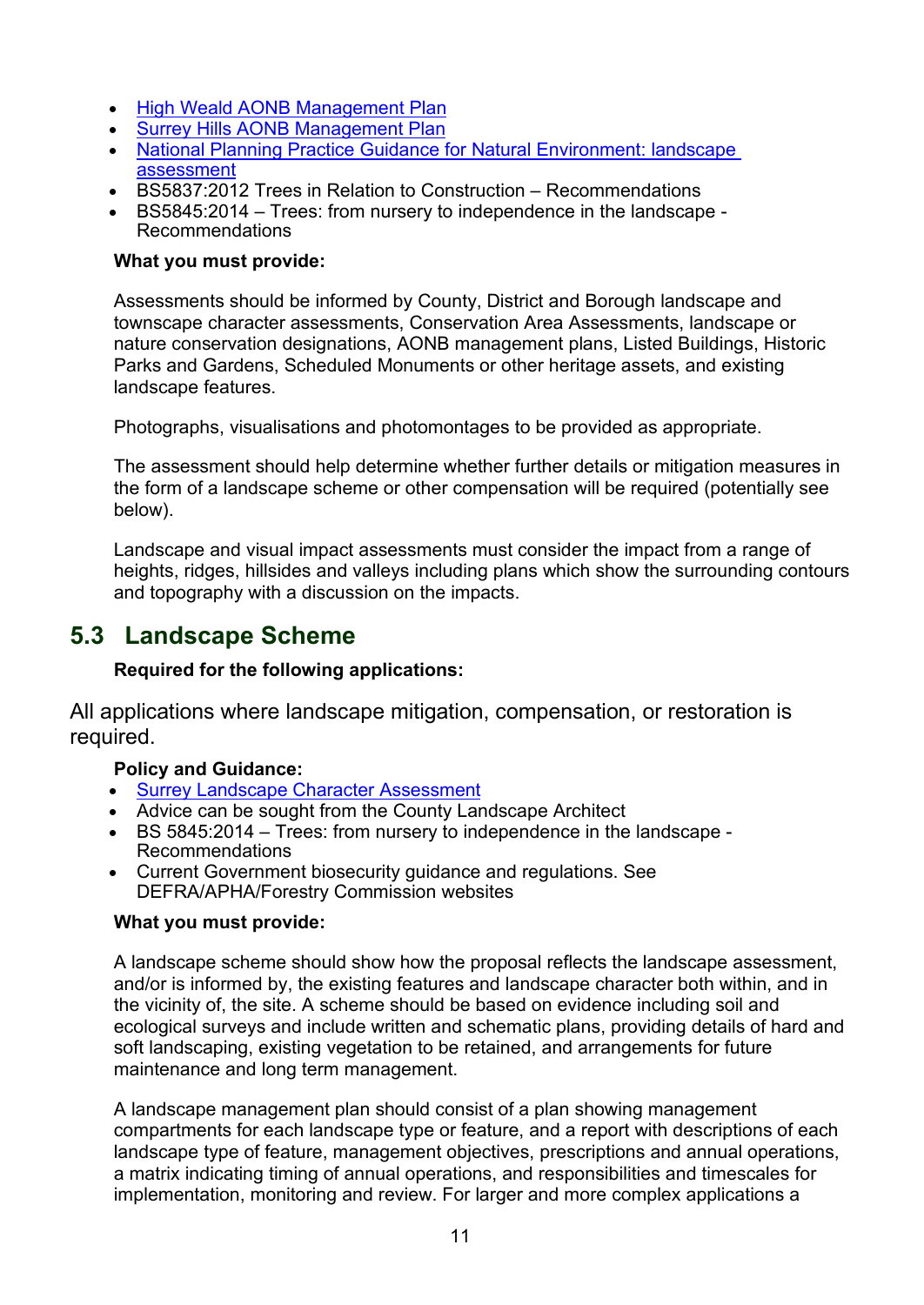Landscape and Ecology Management Plan (LEMP) may be required for nature conservation based restoration schemes and usually for a 25 year period (5 years aftercare plus 20 years management).

Where relevant it should include landscape/habitat restoration and enhancement and new landscape features to compensate for those lost to development.

Where new planting is proposed [this should be native species of local provenance and that species such as Ash and Elm should be avoided where possible] the application should provide as a minimum, a schedule of plants, noting species, plant or stock size, and proposed spacing, numbers or planting densities, notes on cultivation, and timing of planting. Other information that should be provided may include:

- Proposed finished ground levels or contours; sections.
- A soil management strategy where significant earthworks are required.
- Means of enclosure; fences and boundary treatments.
- Protection measures for existing and new planting.
- Tree pit size, protection, staking/guying.
- Extent and provision of all construction operations, including site compounds, temporary haul roads or access points; and Construction Method Statement
- Access and Car parking layouts.
- Services.
- Implementation timetables.
- Biosecurity including the sourcing of new trees and shrub stock.

Where new trees are proposed, to ensure planted treesbecome successfully established, applicants will be required to organise and outline suitable post planting maintenance arrangements that includes regular scheduled watering. In determining the maintenance details required and submitted, reference willbe made to BS8545: 2014 "*Trees: from nursery to independencein the landscape. Recommendations*" annexes G1 andG2.

# <span id="page-11-0"></span>**5.4 Ancient Woodland**

### **Required for the following applications:**

Where development is to take place in an ancient woodland or within 500m of the boundary of an ancient woodland as shown on the Surrey Inventory of Ancient Woodland.

**Note** this also applies to **'aged' or 'veteran' trees** on site or within 100m

### **Policy and Guidance:**

- [National Planning Policy Framework: Conserving and enhancing the natural](https://assets.publishing.service.gov.uk/government/uploads/system/uploads/attachment_data/file/810197/NPPF_Feb_2019_revised.pdf)  [environment \(PDF\)](https://assets.publishing.service.gov.uk/government/uploads/system/uploads/attachment_data/file/810197/NPPF_Feb_2019_revised.pdf)
- [Natural England and Forestry Commission Standing Advice on Ancient Woodland](https://www.gov.uk/guidance/ancient-woodland-and-veteran-trees-protection-surveys-licences)  [and veteran trees](https://www.gov.uk/guidance/ancient-woodland-and-veteran-trees-protection-surveys-licences)
- [Surrey Ancient Woodland Inventory](https://www.surreycc.gov.uk/land-planning-and-development/countryside/woodlands/surveys)
- **[Surrey Interactive Map](https://www.surreycc.gov.uk/land-planning-and-development/interactive-map)**
- **[Surrey Biodiversity Information Centre](http://www.surreywildlifetrust.org/SBIC)**
- [Surrey historic and landscape character assessments & Historic Environment](https://www.surreycc.gov.uk/land-planning-and-development/historical-planning/historic-environment-record)  [Record](https://www.surreycc.gov.uk/land-planning-and-development/historical-planning/historic-environment-record)
- [The Forestry Commission](https://www.gov.uk/guidance/planning-applications-affecting-trees-and-woodland)
- [Natural England](https://www.gov.uk/government/organisations/natural-england)
- [Woodland Trust](https://www.woodlandtrust.org.uk/)
- [Veteran Trees: A Guide to Good Management](http://publications.naturalengland.org.uk/publication/75035)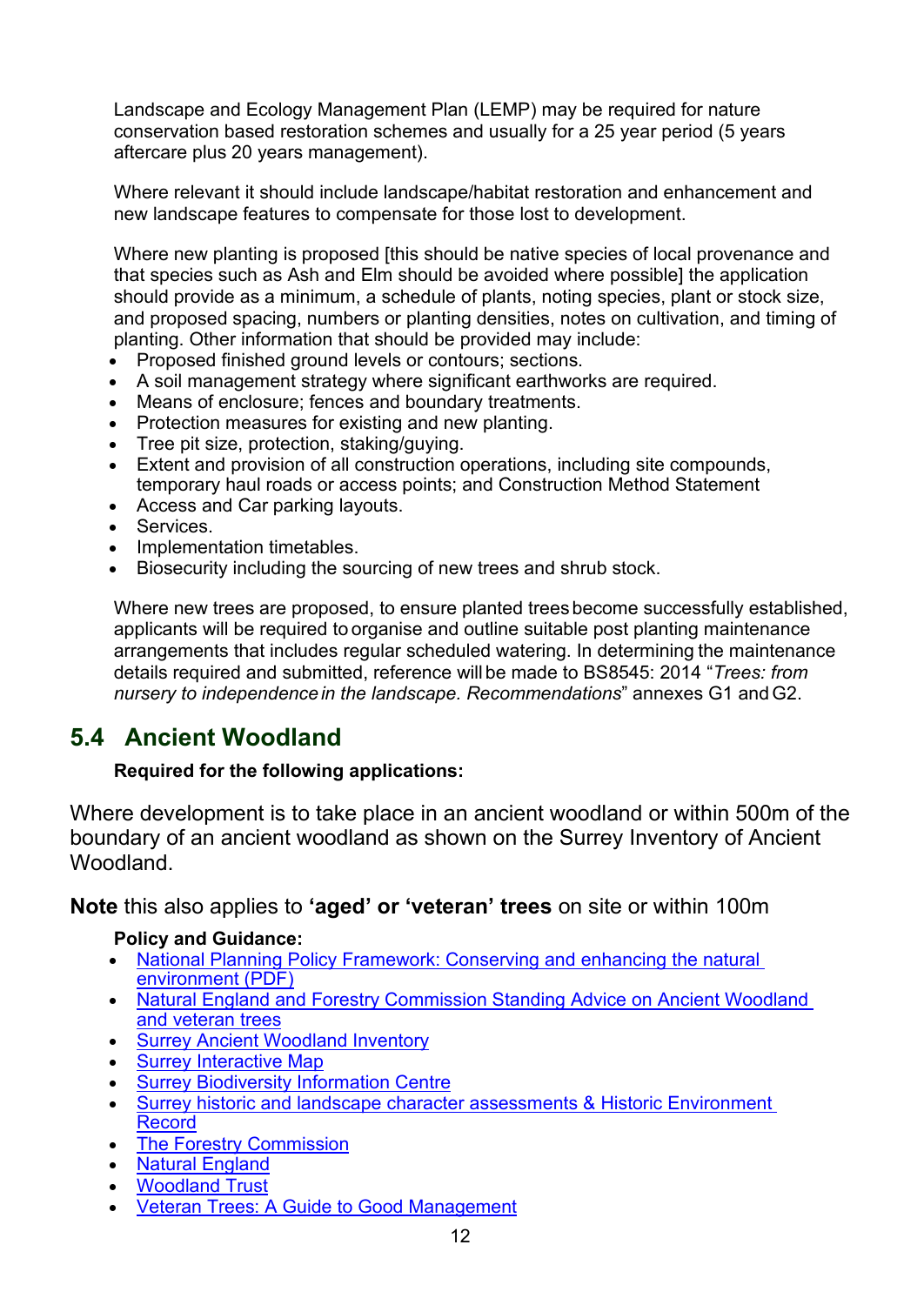#### **What you must provide:**

An impact assessment to be provided. To consist of an appraisal of the biodiversity and historic features of the ancient woodland or veteran tree(s) and an assessment of how they are affected by the development. This assessment should include ecological and historic surveys.

Ecological surveys should follow [terrestrial habitats guidance](http://www.cieem.net/habitats-terrestrial) approved by the Chartered Institute of Ecology and Environmental Management (CIEEM).

The assessment will need to cover direct impacts on the habitat(s), species and archaeological features, as well as secondary impacts resulting from changes in air, soil and water quality, disturbance or fragmentation.

The assessment should state the controls and mitigation, including a 250m buffer zone between the development and the edge of the ancient woodland and veteran trees that will be applied to avoid adverse effects. Tree surveys should be in accordance with guidance in British Standard BS:5837 2012 'Trees in relation to demolition, design and development'.

# <span id="page-12-0"></span>**5.5 Trees and Arboricultural Implications**

### **Required for the following applications:**

All development proposals where there are trees, woodland or hedgerows (protected by a tree preservation order or not) either on, or adjacent to, the application site and which could be influenced or be affected by the development.

The full sequence of events might not be applicable in all instances.

### **Policy and Guidance:**

- Where relevant, the [Hedgerows Regulations 1997](http://www.naturalengland.org.uk/ourwork/regulation/hedgeregs/default.aspx)
- A tree survey should be carried out by a suitably qualified and experienced Arboriculturist to British Standard BS:5837: 2012 'Trees in Relation to Construction – Recommendations'. Each surveyed tree will be categorised according to the cascade chart for tree quality assessment, Table 1 of the standard.
- [National Planning Policy Guidance: Tree Preservation Orders](https://www.gov.uk/guidance/tree-preservation-orders-and-trees-in-conservation-areas)
- BS5837:2012 Trees in relation to design, demolition and construction. Recommendations.
- BS3998:2010 Tree work: Recommendations
- BS8545:2014 Trees: from nursery to independence in the landscape. Recommendations.
- [Arboricultural Association's directory of registered consultants](http://www.trees.org.uk/)

#### **What you must provide:**

An Arboriculture Impact Assessment that evaluates the direct and indirect effects of the proposal including mitigation and compensatory measures where necessary to include a tree survey of trees on or adjacent to the site. The assessment will take account of the effects of any tree loss required to implement the development and any potentially damaging activities proposed in the vicinity of retained trees.

Impact of the proposals access, working space and provision for the storage of materials should also be taken into account.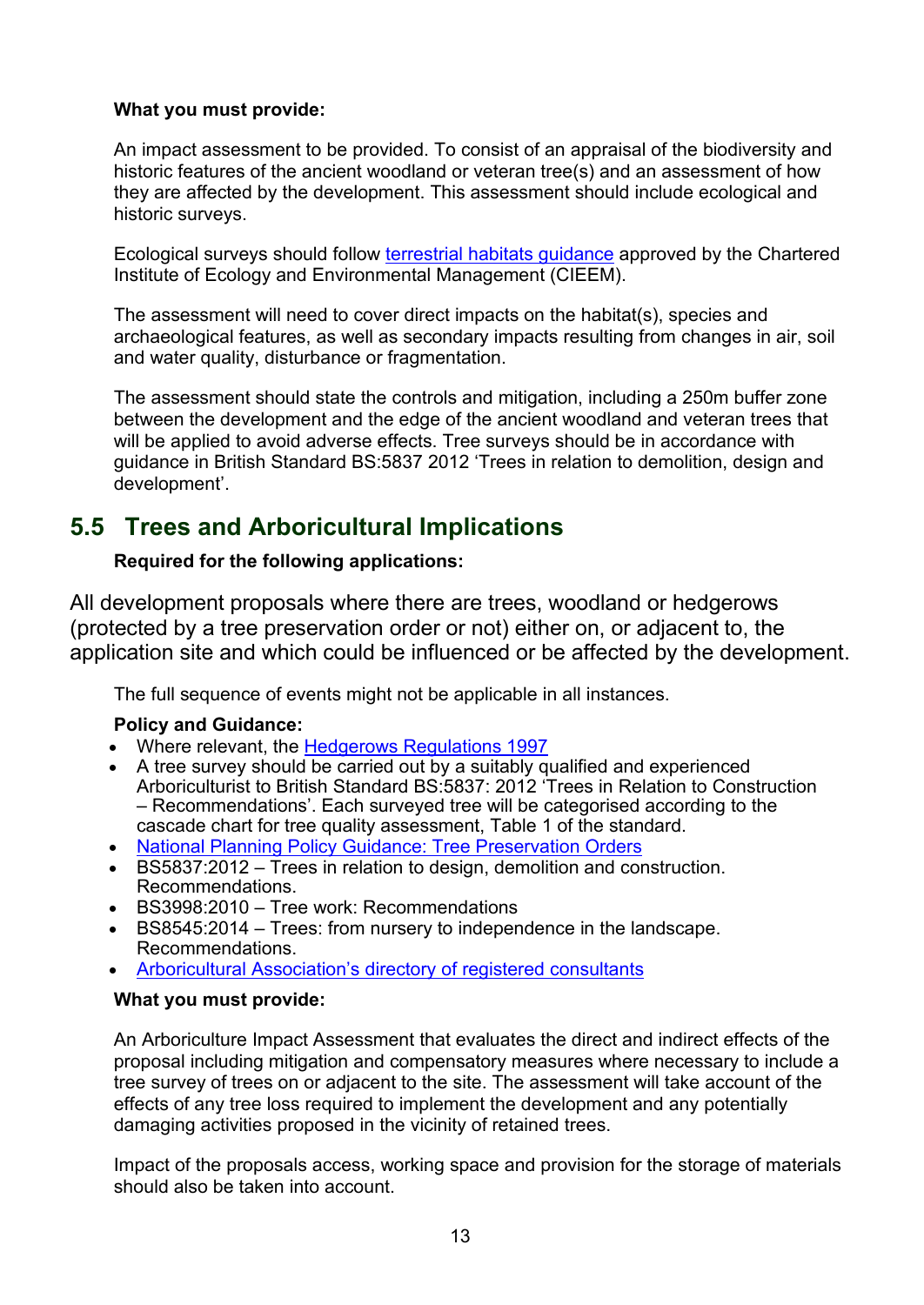# <span id="page-13-0"></span>**5.6 Tree Constraints Plan**

#### **Required for the following applications:**

Where there are trees or hedgerows either on, or adjacent to, the application site and are potentially affected by the development.

#### **What you must provide:**

A tree constraints plan should include:

- A plan showing all existing trees (and/or hedgerows where considered relevant by an Arboriculturalist) potentially affected by the development (or temporarily affected) including their crown spread, indicating those to be retained and those to be felled.
- Information on which trees are to be retained and felled including details of their height, trunk diameter, species, age, life expectancy, proposed root protection zone and an assessment of the condition and amenity value.
- Illustrate the calculated and/or adjusted Root Protection Areas (RPA's) for each tree.
- Measures for protecting retained trees during site works.
- Where necessary indicate other trees or landscape features on land adjacent to the development site which might be affected by the development or might serve as screening.
- Evaluation of impact of proposed tree losses and compensatory planting required including number, species, age/girth, recommended locations and maintenance schedule.
- Trees protected by a tree preservation order should be identified and details provided.

## <span id="page-13-1"></span>**5.7 Tree Protection Plan**

#### **Required for the following applications:**

When existing trees (and tree roots) will be impacted by the development.

### **What you must provide:**

A tree protection plan to illustrate all protective measures for existing trees and roots to include protective barrier fencing/ground protection.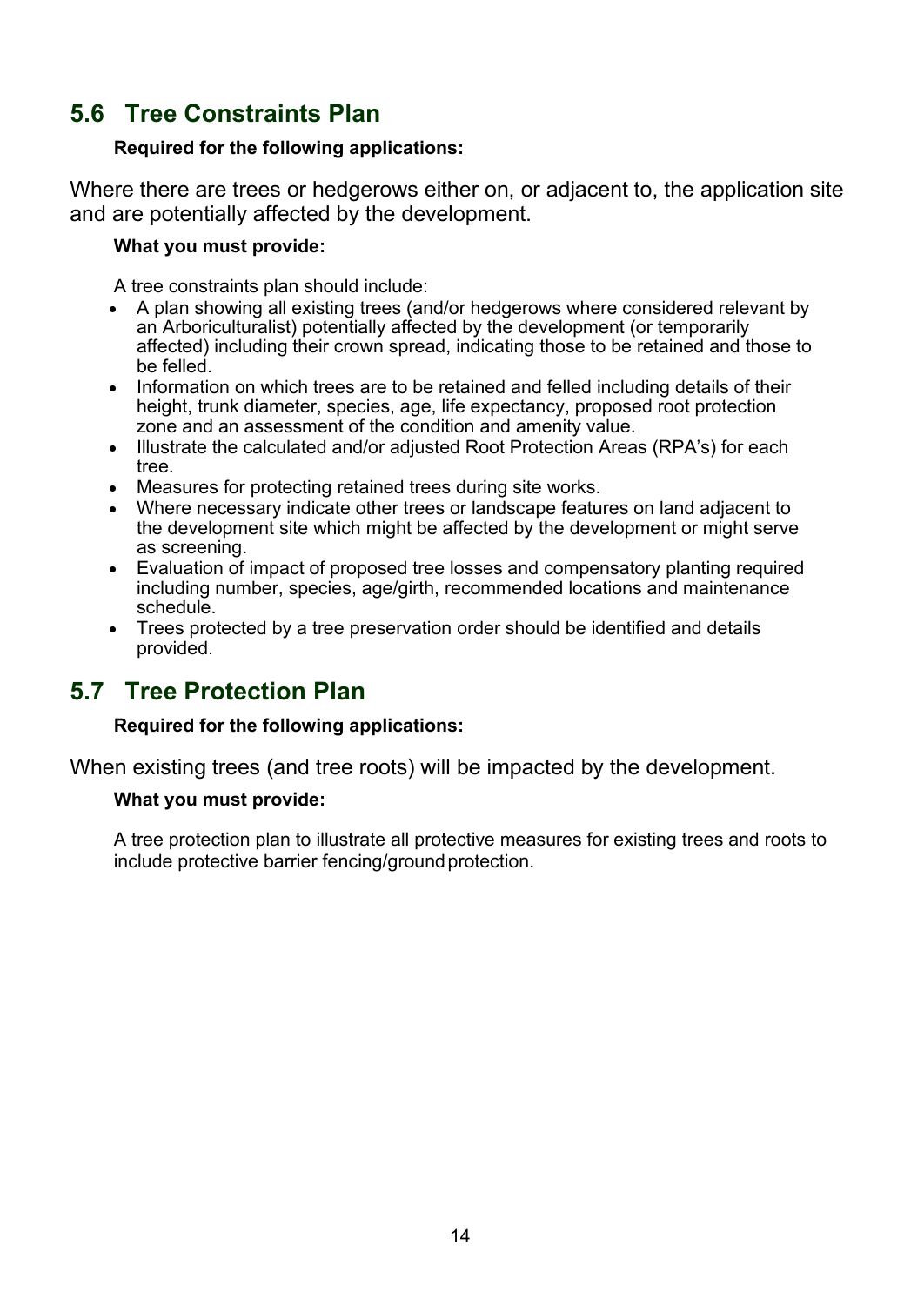# <span id="page-14-0"></span>**6. Restoration and Aftercare**

# <span id="page-14-1"></span>**6.1 Restoration**

### **Required for the following applications:**

All mineral proposals except for those applications seeking to vary/remove a condition which has no impact on the final restoration/aftercare of the site.

### **Policy and Guidance:**

- [National Planning Policy Framework: Conserving and enhancing the natural](https://assets.publishing.service.gov.uk/government/uploads/system/uploads/attachment_data/file/810197/NPPF_Feb_2019_revised.pdf)  [environment](https://assets.publishing.service.gov.uk/government/uploads/system/uploads/attachment_data/file/810197/NPPF_Feb_2019_revised.pdf) (PDF)
- [Surrey Minerals Plan Mineral Site Restoration Supplementary Planning Document](https://www.surreycc.gov.uk/land-planning-and-development/minerals-and-waste/minerals-core-strategy-development-plan/minerals-plan-site-restoration-supplementary-planning)
- [Surrey Minerals Plan Core Strategy DPD: Restoration and Enhancement \(PDF\)](https://www.surreycc.gov.uk/__data/assets/pdf_file/0007/81439/Adopted-Core-Strategy-Development-Plan-Document.pdf)
- [Good Practice Guide for Handling Soils' prepared on behalf of MAFF](https://webarchive.nationalarchives.gov.uk/20090317221756/http:/www.defra.gov.uk/farm/environment/land-use/soilguid/index.htm)
- **[The Mineral Product Association](http://www.mineralproducts.org/)**
- [Surrey Local Sites Partnership](https://surreynaturepartnership.org.uk/surrey-local-sites-partnership/)
- **[Surrey Biodiversity Opportunity Areas Guidance, Surrey Nature Partnership](https://surreynaturepartnership.org.uk/our-work/)**

### **What you must provide:**

A statement setting out the restoration proposals for theland following cessation of operations to include:

- An overall restoration plan, identifying the proposed afteruse of the site.
- Voidspace and total volume and type of fill material (if required) to restore the application site alongside fillingrates.
- Phasing of restoration and if it shall be progressiveincluding phasing plans to demonstrate this.
- An assessment of the agricultural land classification where applicable.
- Information on soil resources, including whether the importation of additional soils is required and how topsoil, subsoil and overburden are to be stripped. Details on how soils and soil making materials are to be handled and their proposed depths in the restored landform.
- Where soils are to be stored during the operational phase, a statement be provided detailing where top soil/subsoil will be located including bund positions and height; and quantities stored.
- Measures that would be taken to safeguard the soil quality during storage and restoration.
- Pre and post settlement contours of the restored area and its relationship to the surrounding land.
- Drainage of the restored area to include grading to promote natural drainage, surface water catchment, proposed field drains, ditches, culverts, sumps and watercourses, direction of flow and site drainage plan and erosion control measures.
- Proposals for the removal of buildings, plant, equipment, roads and hardstandings.
- Landscape strategy and planting details.
- Ensure restoration plan delivers Biodiversity Net Gain

# <span id="page-14-2"></span>**6.2 Aftercare**

### **Required for the following applications:**

All mineral proposals except for those applications seeking to vary/remove a condition which has no impact on the final restoration/aftercare of the site.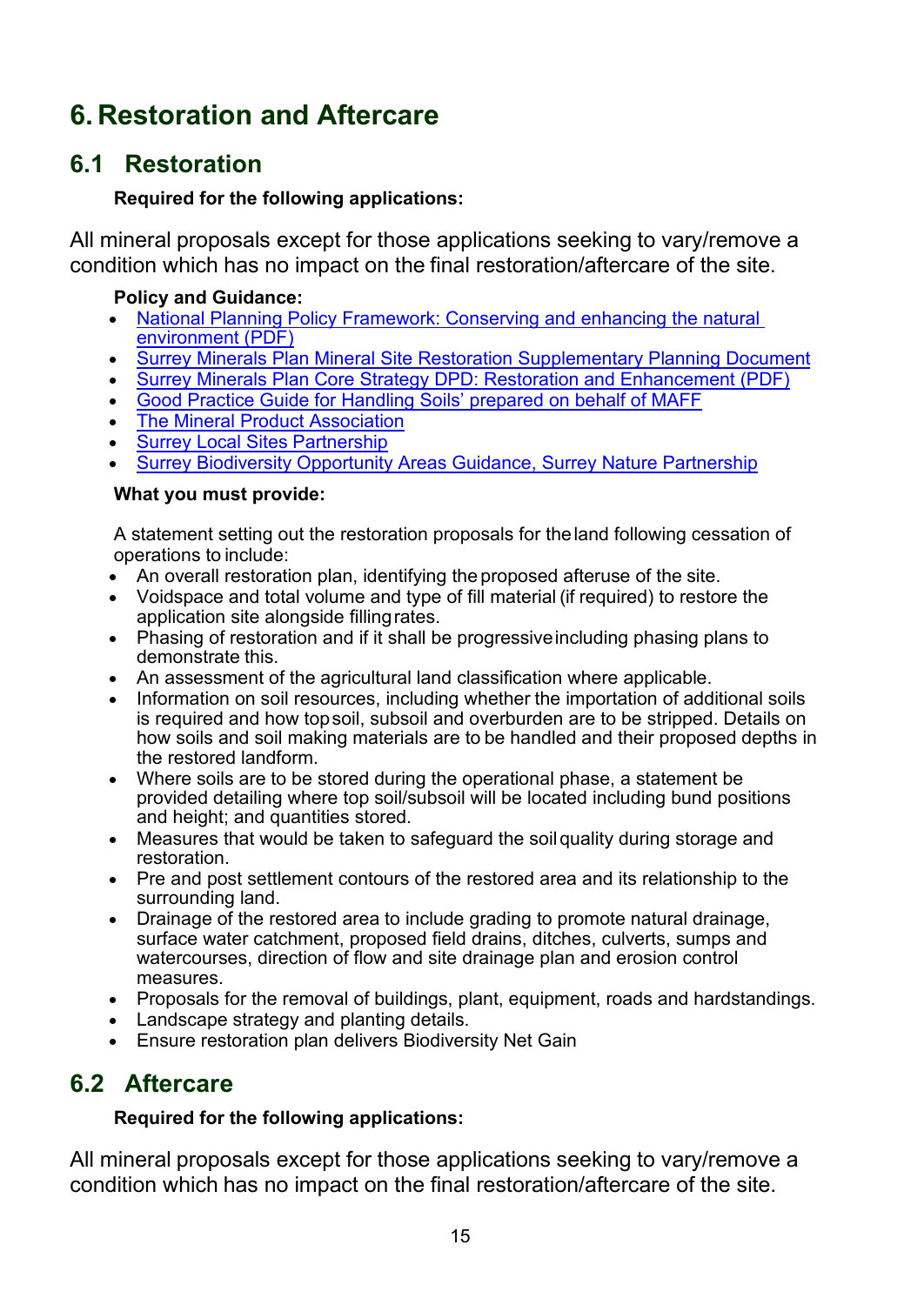### **Policy and Guidance:**

Same as Restoration, above.

#### **What you must provide:**

A strategy to include:

- The strategic aims and objectives for the site and identified land use for the aftercare period.
- How the methods used in the restoration and aftercare enable the land to retain its longer term capability.
- Information on the steps to be taken, who will undertake them and the period during which they are to be taken.
- Details of any long term management proposals.
- Details of any hard or soft landscaping and maintenance regime.
- Details of drainage (if required).
- Details of an annual programme to be provided no later than two months prior to the annual aftercare meeting.
- Details of annual aftercare meetings.
- Proposed cultivation techniques, cropping and grazing where applicable with reference to the pre-working agricultural land classification.
- Monitoring regime to ensure biodiversity targets, including biodiversity net gain, are delivered.

# <span id="page-15-0"></span>**6.3 Enhancement**

### **Required for the following applications:**

All mineral proposals except for those applications seeking to vary/remove a condition which has no impact on the final restoration/aftercare of the site.

### **Policy and Guidance:**

Same as Restoration, above.

### **What you must provide:**

Details on what enhancement measures and positive contribution the site makes to biodiversity can be provided on other land within the applicant's control.

Details of interim measures that can take place whilst awaiting final restoration.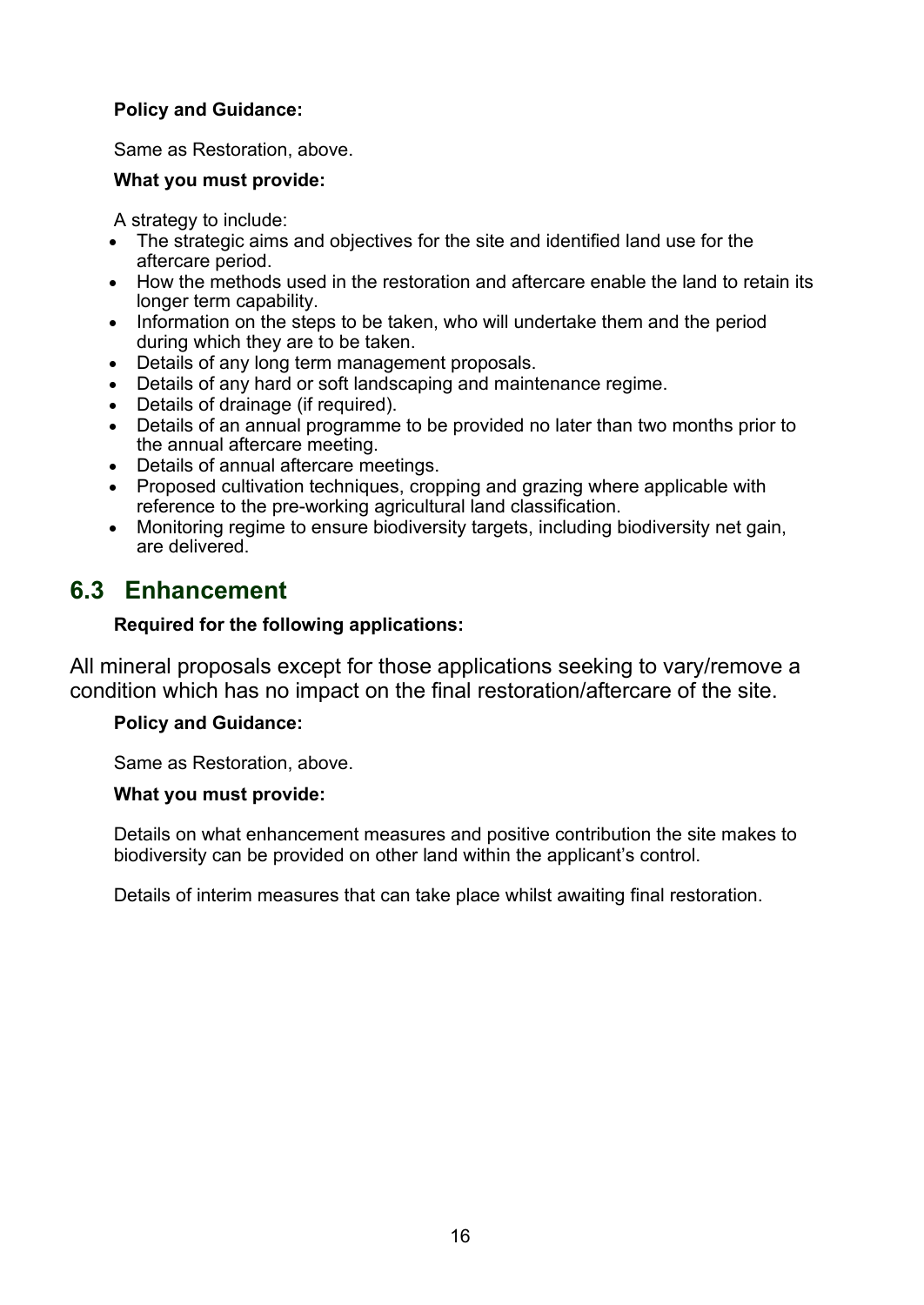# <span id="page-16-0"></span>**7. Traffic and Highways**

# <span id="page-16-1"></span>**7.1 Construction Traffic Management Plan**

## **Required for the following applications:**

Where it is proposed to bring large plant (which may or may not be classified as abnormal loads) onto the site or where the access (by virtue of existing land used or designation) is considered sensitive.

This is not required where a proposal does not involve any physical development/traffic movements.

### **Policy and Guidance:**

- [Transport Development Planning](https://www.surreycc.gov.uk/land-planning-and-development/planning/transport-development)
- [National Planning Policy Framework: Promoting sustainable transport \(PDF\)](https://assets.publishing.service.gov.uk/government/uploads/system/uploads/attachment_data/file/810197/NPPF_Feb_2019_revised.pdf)
- Surrey Minerals Plan Core [Strategy DPD: Protecting Communities and the](https://www.surreycc.gov.uk/__data/assets/pdf_file/0007/81439/Adopted-Core-Strategy-Development-Plan-Document.pdf)  [Environment \(PDF\)](https://www.surreycc.gov.uk/__data/assets/pdf_file/0007/81439/Adopted-Core-Strategy-Development-Plan-Document.pdf)
- **[Surrey Transport Plan](https://www.surreycc.gov.uk/roads-and-transport/policies-plans-consultations/transport-plan)**
- Surrey County Council's Transportation Development Control Good Practice **[Guide](https://www.surreycc.gov.uk/land-planning-and-development/planning/transport-development/good-practice-guide)**

### **What you must provide:**

The plan should include details of:

- Parking for vehicles of site personnel, operatives and visitors.
- Loading and unloading of plant and materials.
- Storage of plant and materials.
- Programme of works including measures for traffic management, vehicle routing, hours of operation and design of delivery areas.
- Provision of boundary hoarding behind any visibility zones.
- Specifications for vehicle turning within the site so that vehicles leave the site in forward gear.
- Measures for the suppression and control of dust during construction.

# <span id="page-16-2"></span>**7.2 Traffic Statement**

### **Required for the following applications:**

The scale of development is anything too small to require a Transport Assessment.

### **Policy and Guidance:**

- [Surrey Minerals Plan Core Strategy DPD: Protecting Communities and the](https://www.surreycc.gov.uk/__data/assets/pdf_file/0007/81439/Adopted-Core-Strategy-Development-Plan-Document.pdf)  [Environment \(PDF\)](https://www.surreycc.gov.uk/__data/assets/pdf_file/0007/81439/Adopted-Core-Strategy-Development-Plan-Document.pdf)
- [National Planning Policy Guidance: Travel plans, transport assessment and](http://planningguidance.planningportal.gov.uk/blog/guidance/travel-plans-transport-assessments-and-statements-in-decision-taking/)  [statements in decision-taking](http://planningguidance.planningportal.gov.uk/blog/guidance/travel-plans-transport-assessments-and-statements-in-decision-taking/)

### **What you must provide:**

Information on the existing or proposed access arrangements, including the width of the access shown on a plan giving visibility splays. If the access is to be altered details should be given of the proposed width of the altered access and the method of construction.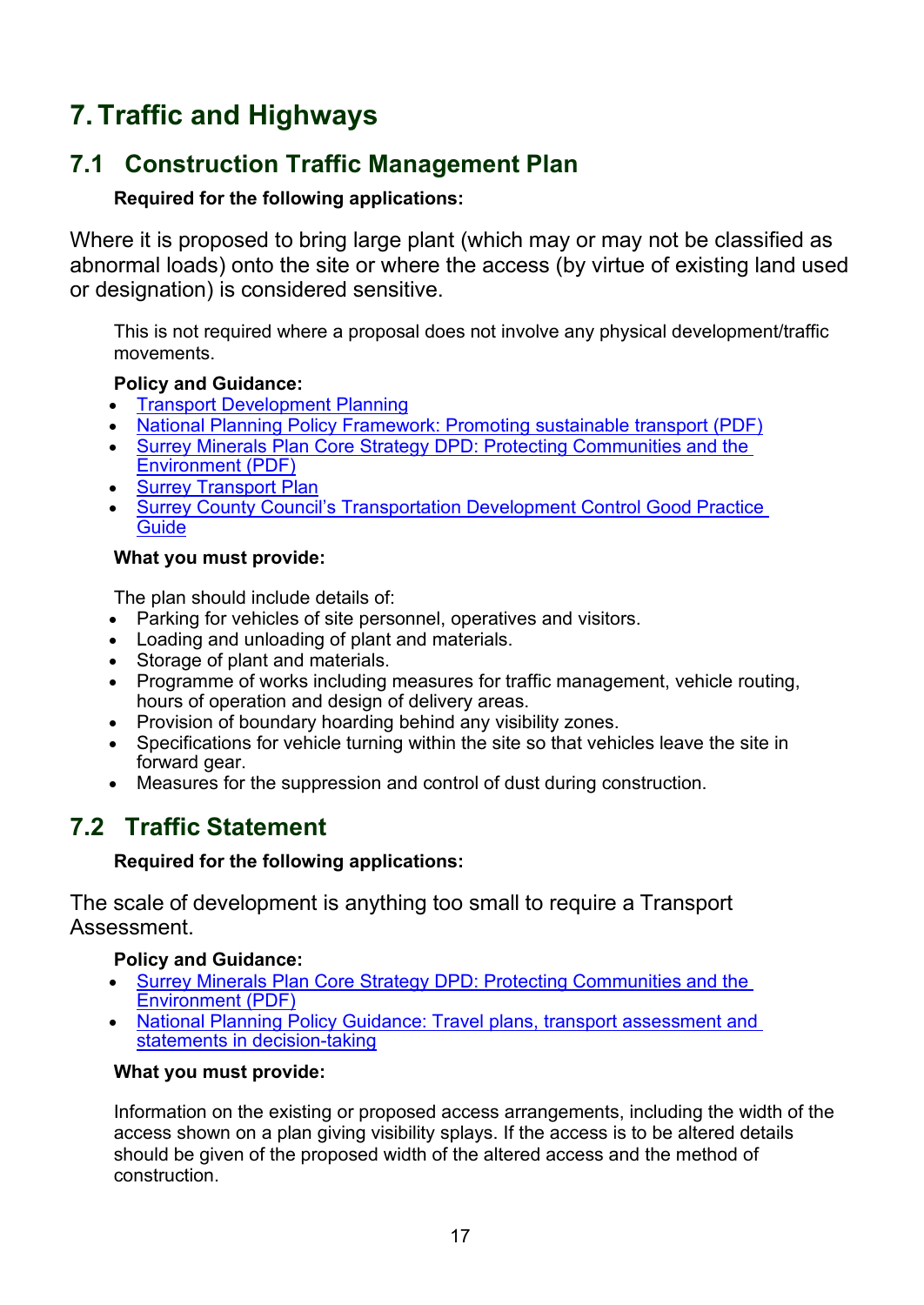The mode of transport should be made clear and if all or some transportation is by means other than by road, details should be provided.

Should state the likely average and maximum daily vehicle movements generated by the proposed development; a breakdown of quantity and type of traffic associated with the various activities i.e. Heavy Goods Vehicles (HGVs), Light Goods Vehicles (LGVs) or cars along with the average and maximum capacity of the HGVs in tonnes or cubic metres.

Details of how the vehicle movements would be spread over a typical working day with any peak periods i.e. 0700 to 0900 hours specified, and any variations during the course of the development identified.

A summary of the routes to be used by the application site vehicles, or alternatively, roads which the applicant may seek to prohibit site vehicles using, should be provided.

Should address the measures proposed for preventing/minimising the deposit or spread of mud or waste materials onto the public highway. Adequate provision for parking, loading/unloading and manoeuvring of vehicles will be required.

The Transport Statement should also give an indication of the current level of traffic generation from the site.

Where a public right of way is affected by the proposed development, details should be provided.

# <span id="page-17-0"></span>**7.3 Transport Assessment**

### **Required for the following applications:**

When a development proposal has significant transport implications [significant normally means a 10% increase in HGV movement, but should be considered on a case-by-case basis]. A Transport Assessment is likely to be required for development:

- Generating 30 or more two-way vehicle movements per hour.
- 100 plus two-way vehicle movements per day.
- Any development proposed in a location within or adjacent to an AQMA.

Applicants are advised to discuss this matter during pre- application discussions. If proposals have an impact on the Strategic Road Network, the applicant should discuss the proposal with the Highways Agency.

### **Policy and Guidance:**

- [Surrey Minerals Plan Core Strategy DPD: Protecting Communities and the](https://www.surreycc.gov.uk/__data/assets/pdf_file/0007/81439/Adopted-Core-Strategy-Development-Plan-Document.pdf)  [Environment \(PDF\)](https://www.surreycc.gov.uk/__data/assets/pdf_file/0007/81439/Adopted-Core-Strategy-Development-Plan-Document.pdf)
- [Guidance on Transport Assessment \(PDF\)](https://www.gov.uk/government/uploads/system/uploads/attachment_data/file/263054/guidance-transport-assessment.pdf) Chapter 4 Preparing a transport assessment gives more detail on preparing a transport assessment, the framework and information and type of assessment required.
- [Department for Transport Circular 02/13 "The Strategic Road Network and the](https://www.gov.uk/government/uploads/system/uploads/attachment_data/file/237412/dft-circular-strategic-road.pdf)  [Delivery of Sustainable Development" \(PDF\)](https://www.gov.uk/government/uploads/system/uploads/attachment_data/file/237412/dft-circular-strategic-road.pdf)
- [National Planning Policy Guidance: Travel plans, transport assessment and](http://planningguidance.planningportal.gov.uk/blog/guidance/travel-plans-transport-assessments-and-statements-in-decision-taking/)  [statements in decision-taking](http://planningguidance.planningportal.gov.uk/blog/guidance/travel-plans-transport-assessments-and-statements-in-decision-taking/)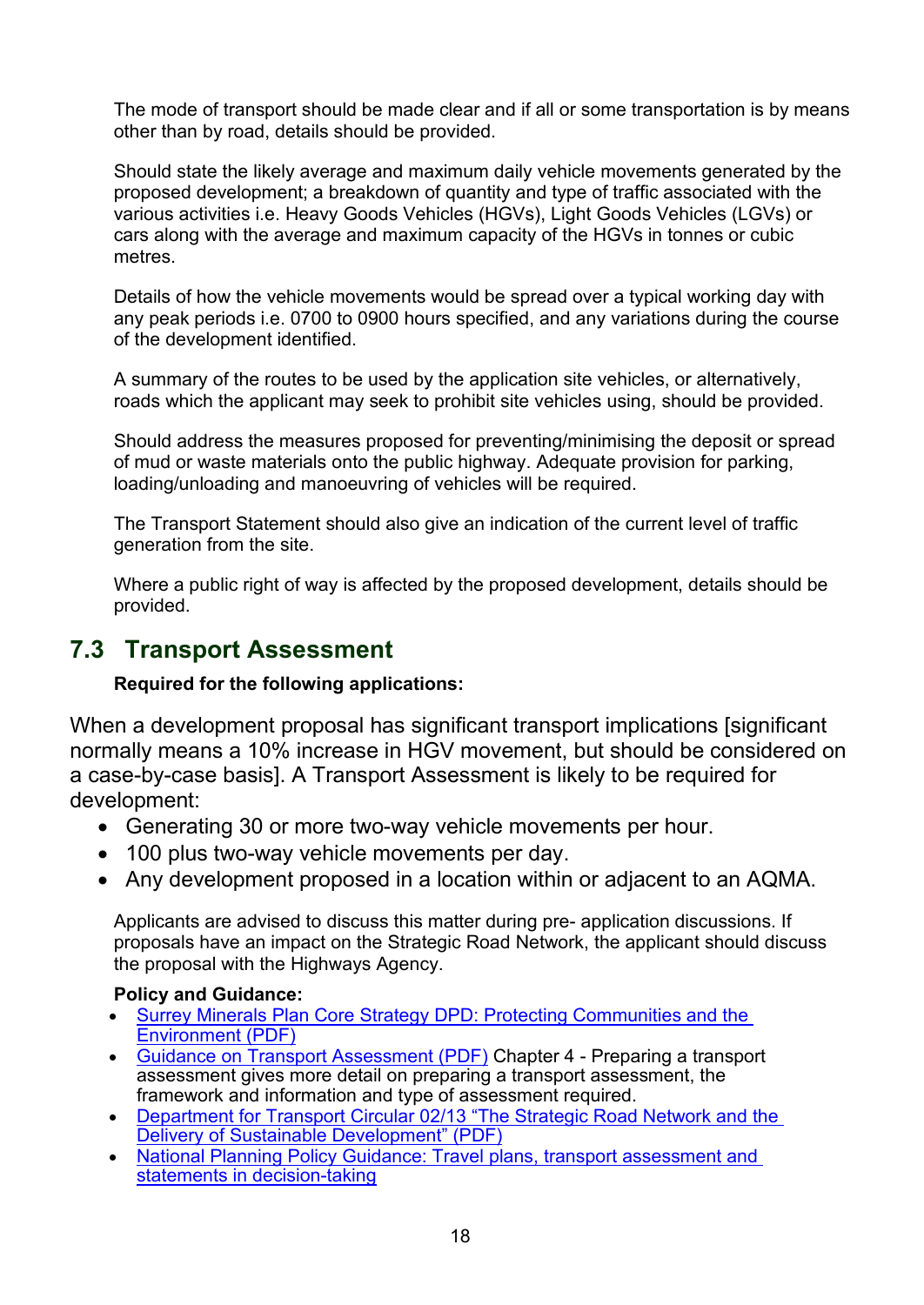#### **What you must provide:**

When a development is EIA development, a Transport Assessment can be included with the Environmental Assessment. When this is the case it will, however, need to consider the environmental impact of the traffic not just the impact on the highway network.

Should illustrate accessibility to the site by all modes of transport, and the likely modal split of journeys to and from the site. Should also give details of proposed measures to improve access by public transport, walking and cycling, to reduce the need for parking associated with the proposal and to mitigate transport impacts.

All submissions should include proposals to reduce the transportation impact of the development and adequate mitigation.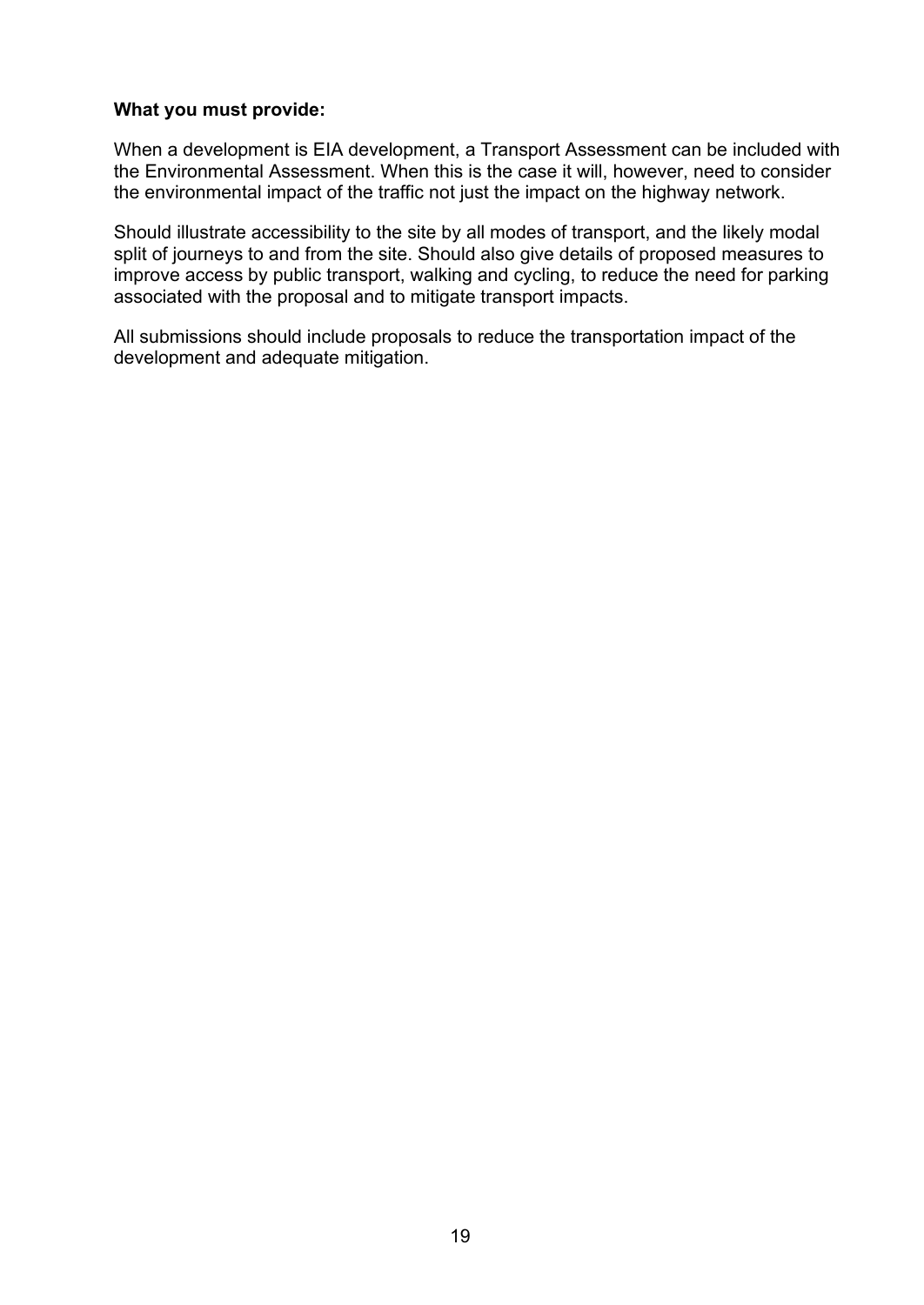# <span id="page-19-0"></span>**8. Geological, Land and Soils**

# <span id="page-19-1"></span>**8.1 Contaminated Land Assessment**

### **Required for the following applications:**

When contamination of soil, groundwater, or from hazardous soil gas is known or suspected, on or in the vicinity of the site, based on present or previous uses of the site or its surroundings.

Where the land has been designated 'contaminated' by the Borough/District Council.

Also when there is a potential risk from naturally occurring hazards in the ground such as arsenic, radon and methane/carbon dioxide

### **Policy and Guidance:**

- [National Planning Policy Framework: Conserving and enhancing the natural](https://assets.publishing.service.gov.uk/government/uploads/system/uploads/attachment_data/file/810197/NPPF_Feb_2019_revised.pdf)  [environment](https://assets.publishing.service.gov.uk/government/uploads/system/uploads/attachment_data/file/810197/NPPF_Feb_2019_revised.pdf) (PDF) [including and the definition of "Site Investigation Information"]
- [Environment Agency Groundwater Protection guides](https://www.gov.uk/government/collections/groundwater-protection)
- Borough or District Council Contaminated Land Officer.
- [Environment Agency Guidance](https://www.gov.uk/government/collections/land-contamination-technical-guidance)
- [Land affected by Contamination Guidance](https://www.gov.uk/guidance/land-affected-by-contamination)
- BS10175:2011 +A1:2013 Investigation of potentially contaminated sites. Code of Practice
- [CL:AIRE Model Procedures for the Management of Land Contamination](http://www.claire.co.uk/information-centre/water-and-land-library-wall/45-model-procedures/187-model-procedures)
- Approved Document C Site preparation and resistance to contaminates and [moisture](https://www.gov.uk/government/publications/site-preparation-and-resistance-to-contaminates-and-moisture-approved-document-c)
- National Quality Mark Scheme for Land Contamination Management (NQMS)

### **What you must provide:**

The Applicant should provide proportionate but sufficient site investigation information (a risk assessment) to assess the existence or otherwise of contamination, its nature and extent, and the risks it may pose to whom/what (i.e. all identified receptors) so that the risks can be assessed and if necessary reduced to an acceptable level by remediation or mitigation.

The risk assessment should identify the potential sources, pathways and receptors ('pollutant linkages') and evaluate the risks. This information will enable the County Planning Authority to determine whether further more detailed investigation is required, or whether any proposed remediation or mitigation is satisfactory.

As a minimum, a desktop study, site walkover and initial Tier 1 risk assessment will be required (Phase 1). This may be sufficient to develop a conceptual model of the source of contamination, the pathways by which it might reach vulnerable receptors and options to show how the identified pollutant linkages can be broken. The study shall be carried out by a competent and suitably qualified specialist.

Unless this initial assessment clearly demonstrates with complete confidence that the risk from contamination can be satisfactorily reduced to an acceptable level and the remedial or mitigation measures are viable, further site investigations and Tiers of risk assessment (Phase 2 intrusive ground investigation) and the development of a mitigation or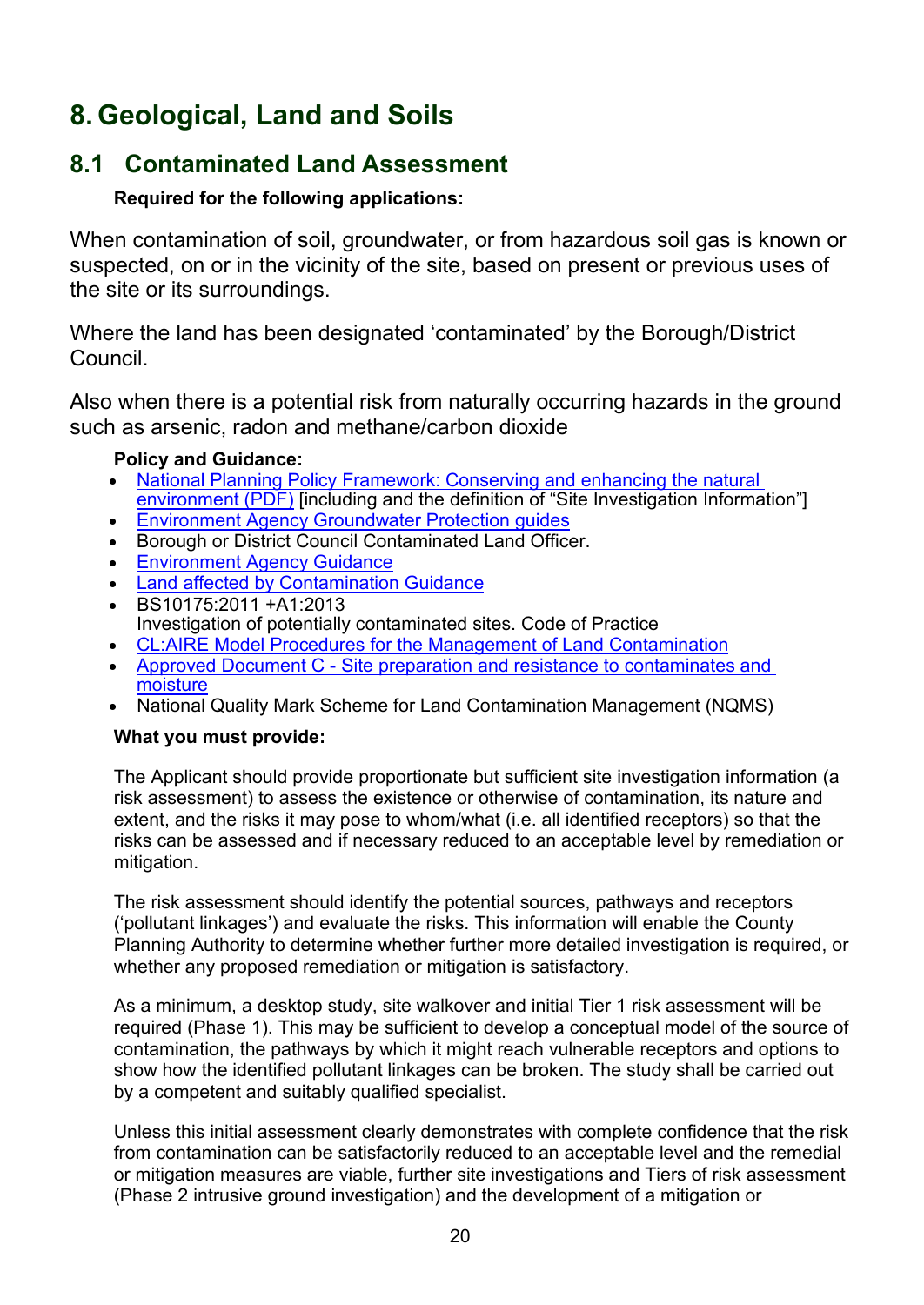remediation strategy and verification plan will be needed before the application can be determined.

The Applicant is required to ensure that land, after development, is not capable of being determined as contaminated land under Part 2A of the EPA 1990.

Early consultation with the CPA and Environment Agency is recommended to determine likely requirements for submission with the planning application.

For EIA development the risk assessments undertaken of land potentially affected by contamination should inform the EIA.

# <span id="page-20-0"></span>**8.2 Stability Assessment**

### **Required for the following applications:**

A land/slope stability report will be required when:

- The proposal involves substantial engineering works.
- There are good reasons to believe that the ground is unstable.
- The proposed development could affect the land or adjoining land. [Note:The County Planning Authority accept that during quarrying operations that quarry slope stability falls within the remit of the Health and Safety Executive (HSE). However when a quarry site has gone into restoration and aftercare, this remit falls within the scope of the County Planning Authority.]

This may include the effects of both natural and manmade underground cavities; unstable slopes and ground compression.

### **Policy and Guidance:**

- [Planning Policy Guidance: Land Stability](https://www.gov.uk/guidance/land-stability)
- [National Planning Policy Guidance: Quarry Slope Stability](https://www.gov.uk/guidance/minerals)

### **What you must provide:**

A land/slope stability investigation should be carried out by a professional qualified engineer and involve site investigations and a geotechnical appraisal.

A land/slope stability risk assessment report should be submitted and should include information on:

- An understanding of the factors influencing stability.
- An assessment of whether or not the site is stable and has an adequate level of protection.
- Land is capable of supporting the loads to be imposed.
- Development will be threatened by unstable slopes on or adjacent to the site.
- Development will initiate slope instability which may threaten neighbouring land.
- Site could be affected by ground movements due to natural cavities or past, present or future mining activities. Any remedial or precautionary measures necessary to reduce or overcome the risk of instability should be put forward.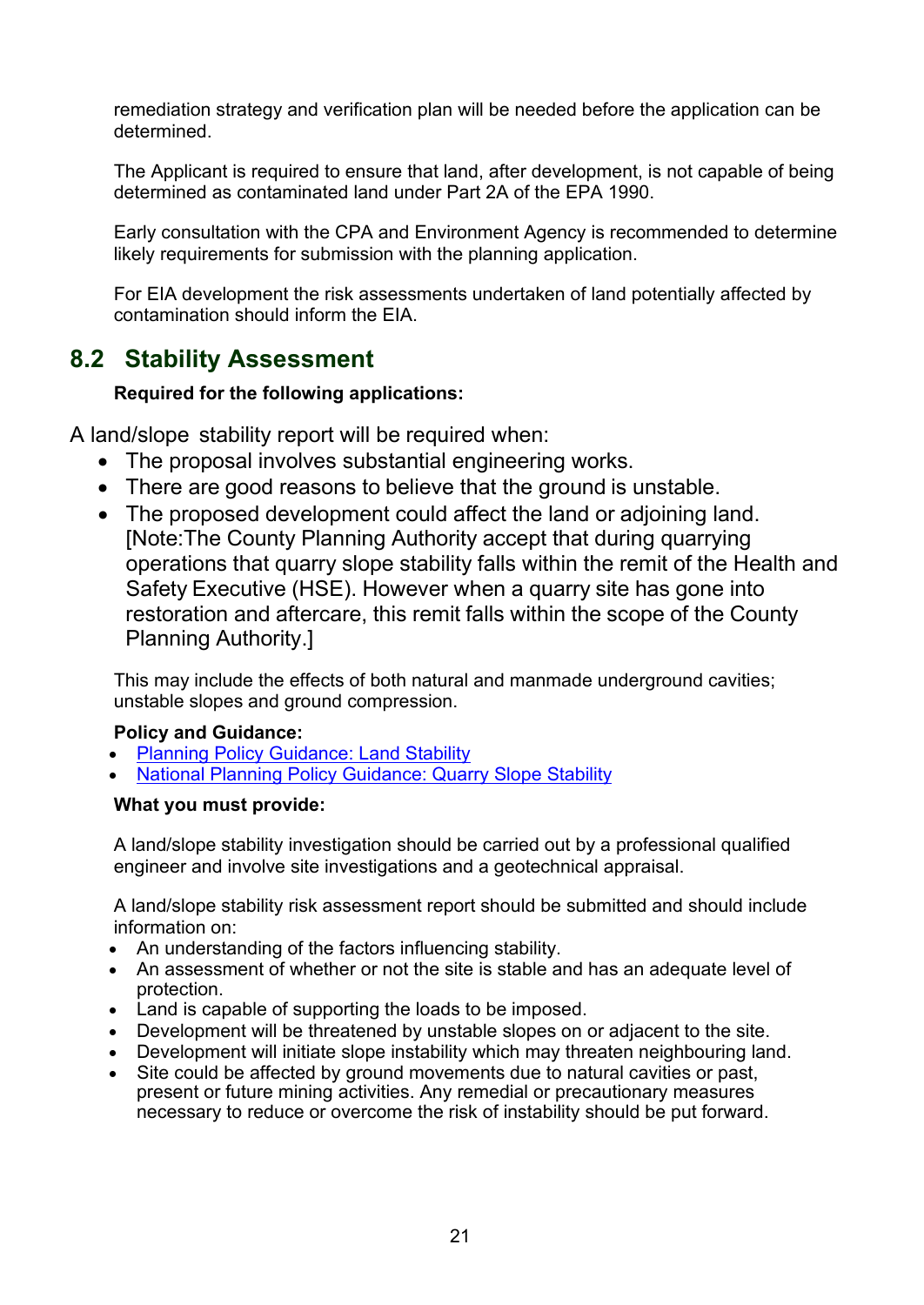# <span id="page-21-0"></span>**8.3 Agricultural Land Classification and Soils**

### **Required for the following applications:**

Where proposal affects the best and versatile agricultural land classified as Grade 1, 2 or 3a and can also include applications involving land filling for the purposes of restoration.

### **Policy and Guidance:**

- [Agricultural Land Classification of England & Wales 1988](http://publications.naturalengland.org.uk/publication/6257050620264448)
- [Natural England Technical Information Note TIN049 "Agricultural Land](http://publications.naturalengland.org.uk/publication/35012)  [Classification: protecting the best & most versatile agricultural land"](http://publications.naturalengland.org.uk/publication/35012)
- [Good Practice Guide for Handling Soils \(April 2000\) prepared on behalf of MAFF.](https://webarchive.nationalarchives.gov.uk/20090317221756/http:/www.defra.gov.uk/farm/environment/land-use/soilguid/index.htm)

### **What you must provide:**

Information which demonstrates:

- The quality of existing agricultural land.
- The quality of imported soils/other waste materials and how they would improve the land for agricultural purposes.
- Measures that would be taken to safeguard the soil qualities during storage and restoration.
- How the agricultural land classification would be protected or on completion of proposed operation, would be returned to the same agricultural land grade classification and the quality off any agricultural land lost and justification for its loss.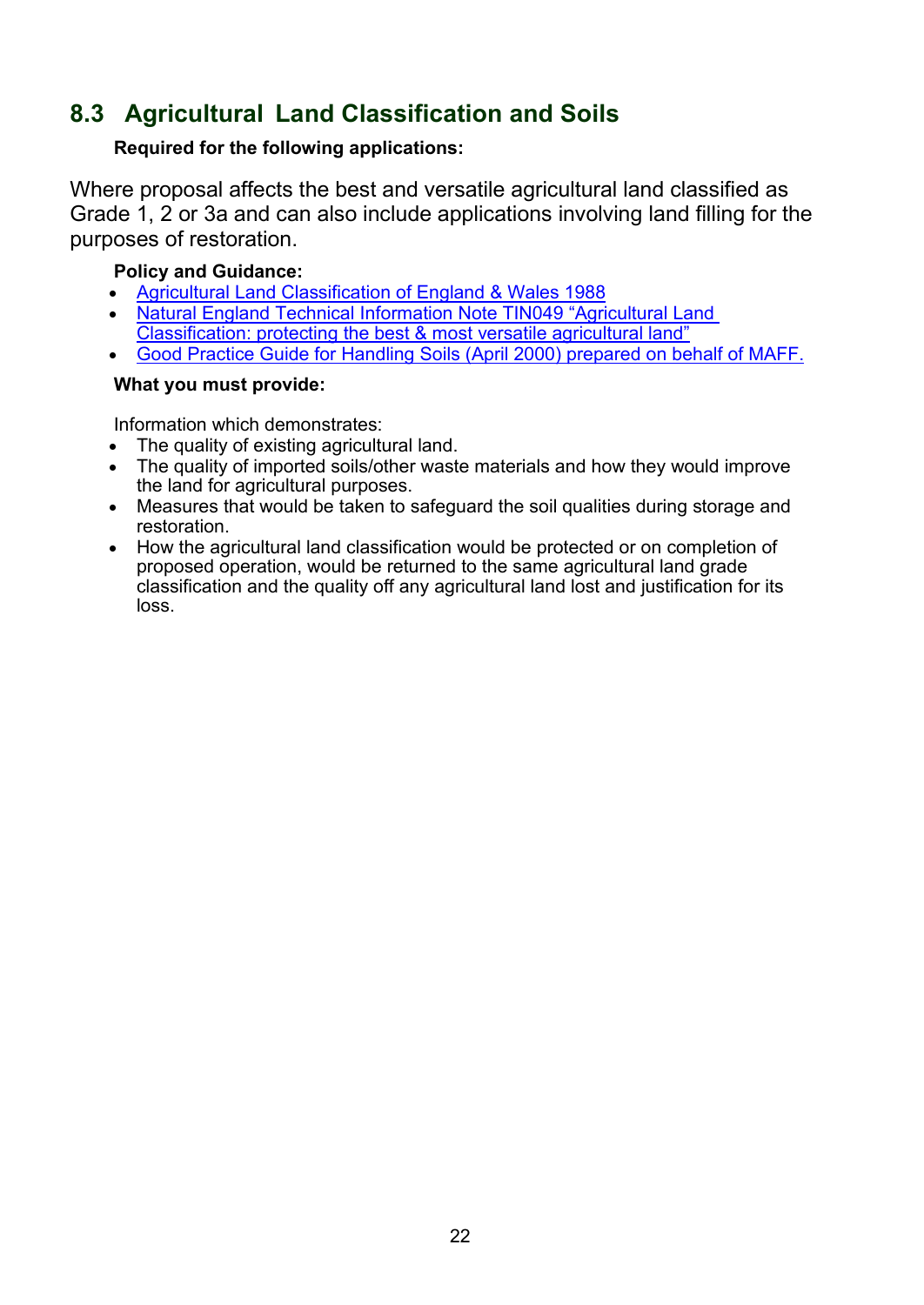# <span id="page-22-0"></span>**9. Water Environment**

# <span id="page-22-1"></span>**9.1 Flood Risk Assessment**

### **Required for the following applications:**

All development proposals located within Flood Zones 2 and/or 3.

Where the development is to be located within Flood Zone 1 and the site area is greater than 1 hectare in size and where the Environment Agency or Local Drainage Engineer has indicated that there may be a land drainage problem.

All proposals for new development (including minor development and changes of use) in an area within Flood Zone 1 which has critical drainage problems and/or where a Surface Water Management Plan or equivalent document is in place which indicates that the site may be subject to drainage problems; and/or where the proposed development or change of use to a more vulnerable class may be subject to other sources of flooding.

### **Policy and Guidance:**

- National Planning Policy Framework: Meeting the challenge of climate change, [flooding and coastal change \(PDF\)](https://assets.publishing.service.gov.uk/government/uploads/system/uploads/attachment_data/file/810197/NPPF_Feb_2019_revised.pdf)
- [Environment Agency Guidance "Flood risk assessment for planning applications"](https://www.gov.uk/guidance/flood-risk-assessment-for-planning-applications)
- [National Planning Policy Guidance: Flood Risk and Coastal Change](http://planningguidance.planningportal.gov.uk/blog/guidance/flood-risk-and-coastal-change/)
- District and Borough Strategic Flood Risk Assessments

### **What you must provide:**

Assessment to establish the impact of the proposed development on the floodplain and level of risk of all forms of flooding to and from the development demonstrating:

- Whether a proposed development is likely to be affected by current or future flooding from any source.
- Whether it will increase flood risk elsewhere.
- How these flood risks will be managed now and over the developments lifetime.
- Whether the measures proposed to deal with these effects and risks are appropriate.
- Consideration of climate change.
- Opportunities to reduce the probability and consequences of flooding.
- Evidence for the County Planning Authority to apply (if necessary) the Sequential Test.
- Mitigation measures and emergency evacuation procedures necessary.
- Whether the development will be safe and pass the Exception Test, if applicable.

The sequential and exception tests required for a site and for development within a site (i.e. siting vulnerable development outside the flood plain) can be found on the Environment Agency webpages "Guidance: flood risk assessment for planning applications"

# <span id="page-22-2"></span>**9.2 Sustainable Drainage Systems (SuDS)**

### **Required for the following applications:**

All major developments should incorporate sustainable drainage systems unless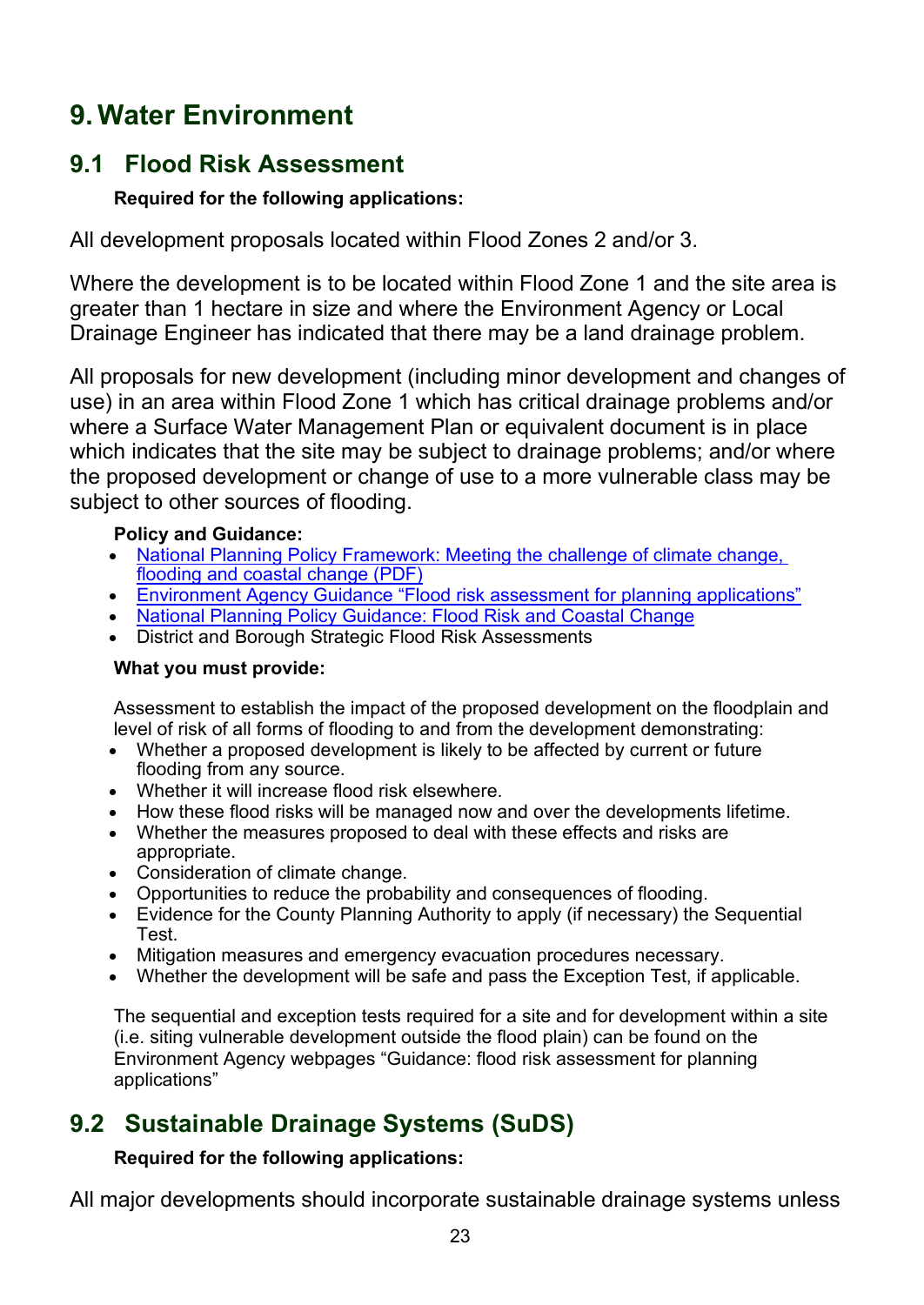there is clear evidence that this would be inappropriate. A surface water drainage assessment should be carried out to demonstrate that all mineral development makes use of SuDS and will not create an increased risk of flooding from surface water to the development site and the surrounding area. The SuDS pro-forma should be completed and returned to the CPA as part of the planning application. For minor applications a proportionate assessment of the surface water requirements should be undertaken and any opportunity for the inclusion of SuDS reviewed.

### **Policy and Guidance:**

- [National Planning Policy Guidance: Reducing the causes and impacts of flooding](https://www.gov.uk/guidance/flood-risk-and-coastal-change#flood-risk-opportunities)
- [Written Ministerial Statement 2014](https://www.parliament.uk/business/publications/written-questions-answers-statements/written-statement/Commons/2014-12-18/HCWS161)
- Surrey Advice Note supporting the provision of a Surface Water Drainage **[Statement](https://www.surreycc.gov.uk/people-and-community/emergency-planning-and-community-safety/flooding-advice/more-about-flooding/suds-planning-advice)**
- Water. People. Places: A guide for master planning sustainable drainage into [developments](https://www.midsussex.gov.uk/media/2909/water-people-places-a-guide-for-master-planning-sustainable-drainage-into-developments.pdf) (PDF)
- [Sustainable drainage systems: non-](https://www.gov.uk/government/publications/sustainable-drainage-systems-non-statutory-technical-standards) statutory technical standards
- [LASOO Guidance on meeting the national standards \(PDF\)](https://www.susdrain.org/files/resources/other-guidance/lasoo_non_statutory_suds_technical_standards_guidance_2016_.pdf)
- **[The Lead Local Flood Authority](https://www.surreycc.gov.uk/people-and-community/emergency-planning-and-community-safety/flooding-advice/more-about-flooding/the-flood-and-water-management-act)**
- **[Watercourse Consent from Surrey County Council](https://www.surreycc.gov.uk/people-and-community/emergency-planning-and-community-safety/flooding-advice/more-about-flooding/ordinary-watercourse-consents)**

### **What you must provide:**

An assessment (taking into account different factors including the layout of the site, the topography and geology) demonstrating how any surface water generated from the development will be controlled as near to its source as possible. A drainage strategy (including FRA where applicable, proposed drainage layout and calculations) shall be submitted to demonstrate that the development does not flood or increase flooding downstream.

Sustainable drainage for the site shall be proposed in accordance with SUDs surface water management hierarchy of prevention, reduction, source control, site control and regional control (the accepted hierarchy of surface water discharge options is infiltration, then attenuation and discharge to: watercourse, surface water sewer, other sewer).

Evidence shall be provided to demonstrate that the most sustainable strategy is proposed taking into account flood risk, site layout, topography, geology, etc.). Any assessment should be accompanied by the [Surrey County Council Surface Water Drainage Summary](https://www.surreycc.gov.uk/people-and-community/emergency-planning-and-community-safety/flooding-advice/more-about-flooding/suds-planning-advice) [Proforma.](https://www.surreycc.gov.uk/people-and-community/emergency-planning-and-community-safety/flooding-advice/more-about-flooding/suds-planning-advice)

Where the intention is to incorporate infiltration SUDS, their feasibility shall be demonstrated through approved intrusive geotechnical surveys to establish infiltration rates, ground water levels and ground contamination.

Should actual infiltration rates (via intrusive tests) not be readily available (reason to be stated in drainage strategy), desktop study demonstrating evidence of likely ground conditions (from British Geological Survey or other sources) of the site could be used. In such instance, an alternative strategy shall also be submitted to demonstrate how the site would drain if infiltration is not feasible. House or rubble soakaways are not acceptable.

Should it be proposed to dispose of surface water into a watercourse, surface water sewer, highway drain or another drainage system, should be accompanied by evidence that the rates are being restricted to greenfield values and the system has adequate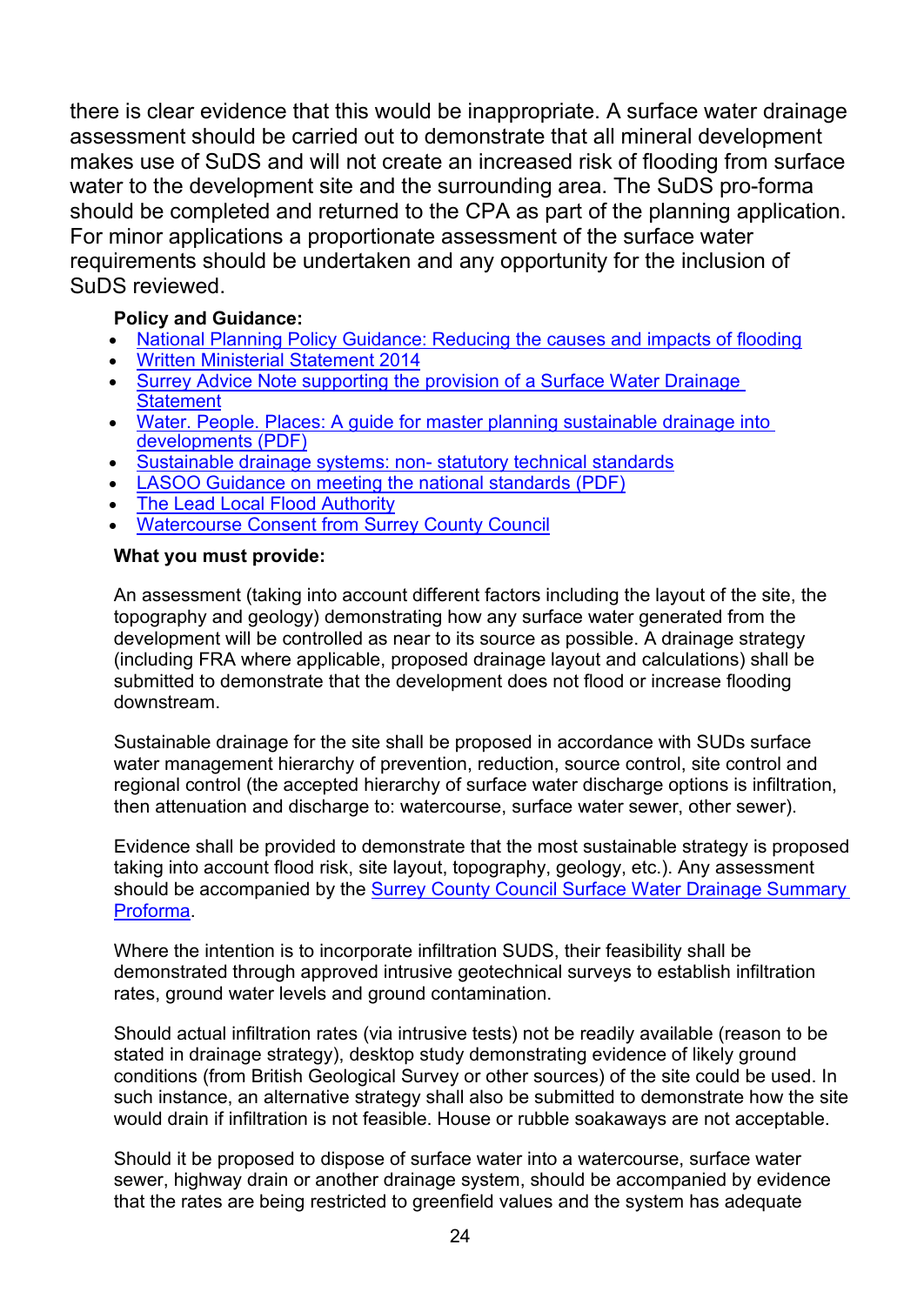capacity downstream and is in a suitable state to accept the water.

Where an application is part of a larger site which already has planning permission it is essential that the new proposal does not compromise the drainage scheme already approved.

Any works to be carried out which will affect the flow or storage of water within, or which place or alter a structure/obstruction within an ordinary watercourse will require Ordinary Watercourse Consent from Surrey County Council. *Note*: These can include permanent or temporary structures or works. An 'ordinary watercourse' is a watercourse that is not part of a main river and includes rivers, streams, ditches, drains, cuts, culverts, dikes, sluices, sewers (other than public sewers within the meaning of the Water Industry Act 1991) and passages, through which water flows. Consent within Surrey is issued by the Sustainable Drainage and Consenting Team within Surrey County Council.The team can provide information on the requirements for consent and the application procedure and is contactable by email on [SuDS@surreycc.gov.uk](mailto:SuDS@surreycc.gov.uk) Please note consent cannot be issued retrospectively. Works affecting designated Main River require consent from the Environment Agency.

# <span id="page-24-0"></span>**9.3 Hydrogeological/hydrological report**

### **Required for the following applications:**

Applications that:

- Involve significant ground works, dewatering, abstraction; or
- Propose to infill land

### **Policy and Guidance:**

- **[The EU Water Framework Directive](http://ec.europa.eu/environment/water/water-framework/index_en.html)**
- [National Planning Policy Framework: Facilitating the sustainable use of minerals](https://assets.publishing.service.gov.uk/government/uploads/system/uploads/attachment_data/file/810197/NPPF_Feb_2019_revised.pdf)  [\(PDF\)](https://assets.publishing.service.gov.uk/government/uploads/system/uploads/attachment_data/file/810197/NPPF_Feb_2019_revised.pdf)
- [British Geological Survey: Groundwater data and information](http://www.bgs.ac.uk/research/groundwater/datainfo/datainformation.html)
- [National Planning Policy Guidance: Water supply, wastewater and water quality](http://planningguidance.planningportal.gov.uk/blog/guidance/water-supply-wastewater-and-water-quality/)
- [National Planning Policy Guidance: Flood Risk and Coastal Change](http://planningguidance.planningportal.gov.uk/blog/guidance/flood-risk-and-coastal-change/)
- **[British Hydrological Society](http://www.hydrology.org.uk/)**
- [National Planning Policy Guidance: Water Management](https://www.gov.uk/guidance/water-management-abstract-or-impound-water)

### **What you must provide:**

All applications should include:

- Details of existing groundwater levels.
- Impacts of the development on existing water levels.
- Mitigation measures and management of such impacts.
- For applications within a groundwater source protection zone, a risk assessment will be required considering the impact on water quality and resources.

For applications involving dewatering or abstraction, the assessment should also include:

- Calculations of the extent and volumes of dewatering; details of topography and surface drainage, artificial ground, superficial deposits, landslip deposits, rockhead depth, bedrock geology and details of any borehole reports including any information with regard to both licensed and unlicensed abstractions, where necessary.
- Details of the natural water table including its depth, source catchment areas and characteristics.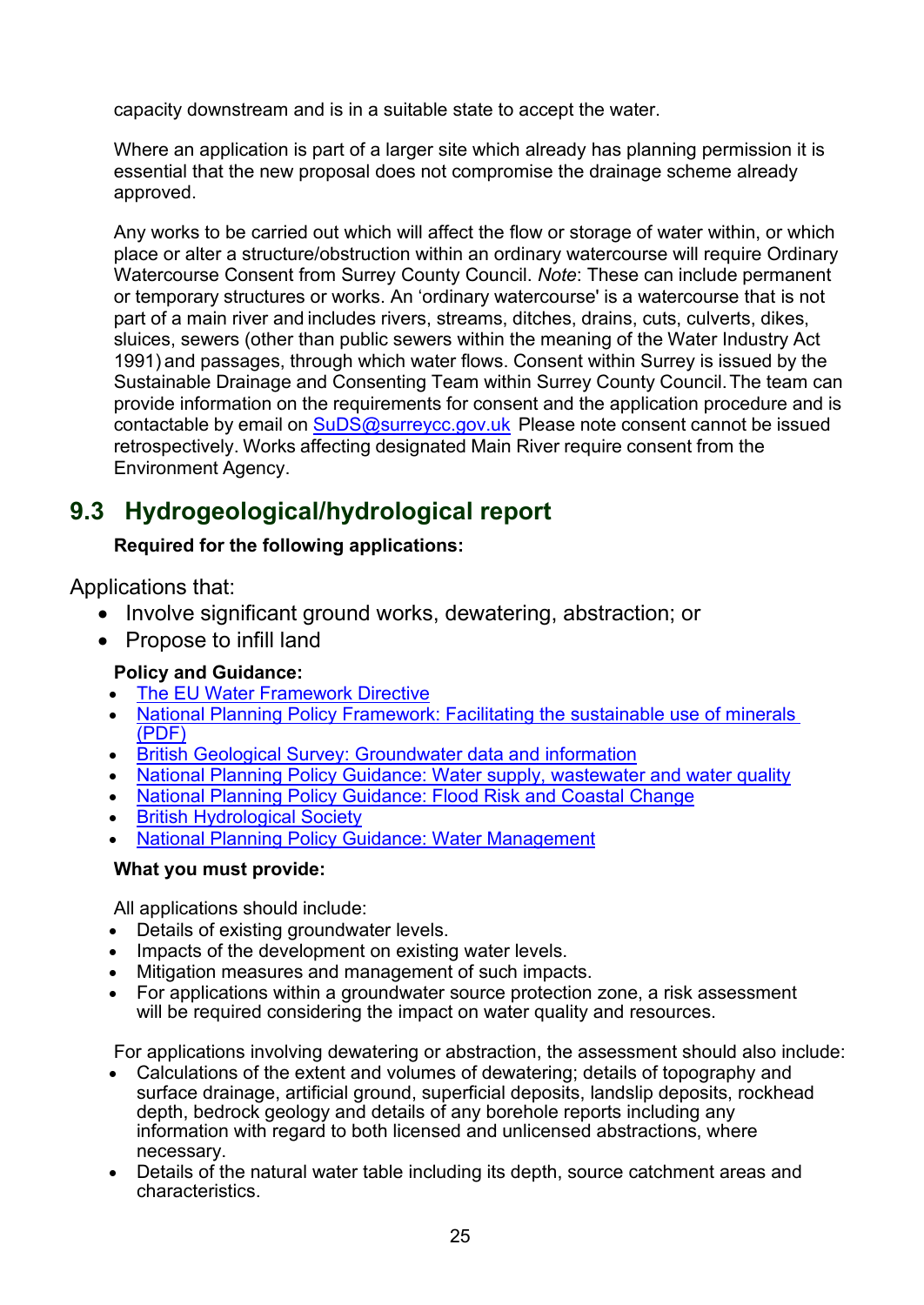- Consideration of the potential impact upon any wetland Site of Special Scientific Interest (SSSI).
- Evidence that third parties will not be affected by the dewatering, and where there is a potential impact upon public and private water supplies, water bodies or watercourses details of mitigating measures must be included in the application.
- Details of proposed methods of dewatering and proposed methods of water disposal.
- Proposed measures to control potential pollution to protect ground and surface water.
- Any necessary drainage and flood control measures; and proposed monitoring measures, including any requirements for the provision of settlement lagoons; the way in which surface water is to be disposed of; the avoidance of impairing drainage from adjoining areas; and the prevention of material entering open watercourses.

Monitoring of the existing water regime for at least 12 months prior to submission of the application may be necessary in order to ensure that surface and groundwater can be safeguarded.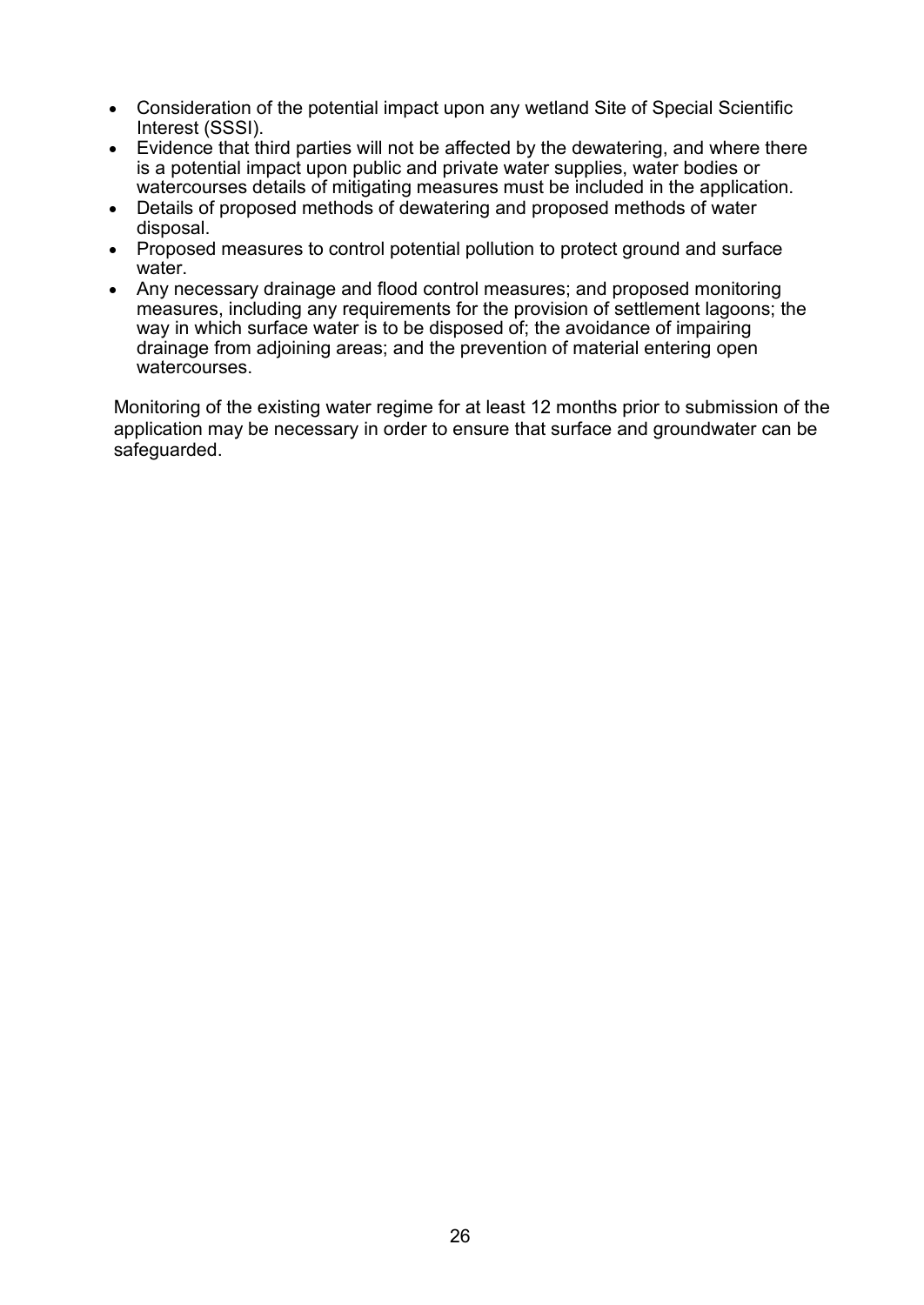# <span id="page-26-0"></span>**10. Heritage and Archaeology**

## <span id="page-26-1"></span>**10.1 Heritage Assets**

### **Required for the following applications:**

Where Heritage Assets or features, and their respective settings, may be affected by the proposal.

A Heritage Asset would be considered to be a nationally or locally Listed Building, Nationally Registered or locally listed Park or Garden, Registered Battlefield, Conservation Area, Historic Landscape and/or associated natural heritage features, or undesignated features or structures of demonstrable historic or cultural heritage interest.

### **Policy and Guidance:**

- Surrey County Council Heritage Conservation Team Officer: [heritageconsultations@surreycc.gov.uk](mailto:heritageconsultations@surreycc.gov.uk)
- [Surrey Historic Environment Record](https://www.surreycc.gov.uk/land-planning-and-development/historical-planning/historic-environment-record)
- **[Schedule of Ancient Monuments](https://historicengland.org.uk/listing/what-is-designation/scheduled-monuments/)**
- **[Historic England Registered](https://historicengland.org.uk/listing/what-is-designation/registered-parks-and-gardens/) Parks and Gardens**
- [Historic England Listed Buildings Register](https://historicengland.org.uk/listing/what-is-designation/listed-buildings/)
- [Historic England Good Practice Advice notes: GPA1, GPA2 and GPA3](https://historicengland.org.uk/images-books/publications/)
- [Surrey Historic Landscape Characterisation Assessment](https://archaeologydataservice.ac.uk/archives/view/surrey_hlc_2017/index.cfm)
- [National Planning Policy Guidance: Historic Environment](http://planningguidance.planningportal.gov.uk/blog/guidance/conserving-and-enhancing-the-historic-environment/)
- **[Historic England: Mineral Extraction and Archaeology Guidance](https://historicengland.org.uk/images-books/publications/mineral-extraction-and-archaeology-advice-note-13/)**
- [Historic England Advice Note 12: Statements of Heritage Significance: Analysing](https://historicengland.org.uk/images-books/publications/statements-heritage-significance-advice-note-12/)  Significance [in Heritage Assets](https://historicengland.org.uk/images-books/publications/statements-heritage-significance-advice-note-12/)

### **What you must provide:**

A Heritage Statement setting out the significance of all Heritage Assets affected by a proposed development. The statement should be comprehensive, but proportionate to the level of potential harm posed by the development proposal. Loss of, or damage to, any Heritage Asset will need to be justified within a wider context of enhanced understanding of the asset, or an mitigation of greater benefit to the preservation and continued sustainability of heritage features elsewhere within the development. Contact the County Historic Environmental Planning Team and the Historic Environment Record to support the Heritage Statement.

# <span id="page-26-2"></span>**10.2 Archaeology**

### **Required for the following applications:**

An archaeological assessment is required when a Heritage Statement or preapplication discussion indicates that a Heritage Asset with an Archaeological Interest is likely to be present on site and/or affected by a development proposal.

*Note:* An asset of Archaeological Interest is considered to be a Scheduled Monument, a County Site of Archaeological Importance, an Area of High Archaeological Potential, or development application area exceeding 0.4 hectares in size, where it is reasonably considered that previously undocumented archaeological remains might survive.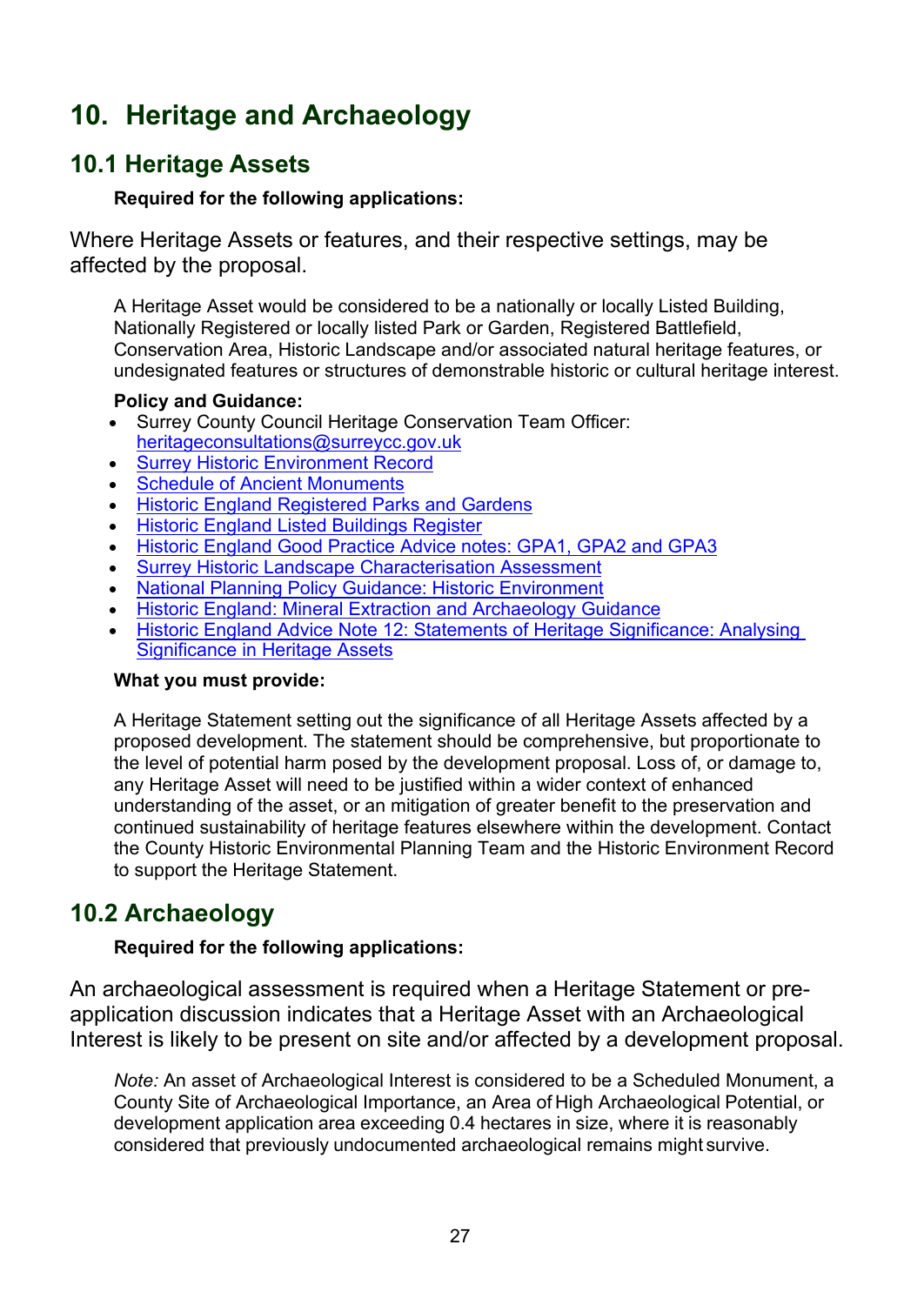#### **Policy and Guidance:**

Same as Heritage Assets, see above.

#### **What you must provide:**

An assessment should examine the nature and significance of the archaeological resources of the site, in comparison with the nature of the development proposal, and detail the likely implications for the future survival and management of the resource that arise.

All archaeological sites are unique and no two sites are identical in nature. Surrey County Council will therefore address archaeological issues on minerals and waste sites on a case-by-case basis. The Historic England Advice: *Mineral Extraction and Archaeology* is a useful guide for all applicants wishing to understand the archaeological process, which sets out the broad archaeological assessment and evaluation process, and the range of techniques and possible outcomes and results that may be necessary as a result. Surrey County Council will expect applicants to supply sufficient information to allow appropriate archaeological consideration of the implications of proposed extraction operations in advance of the determination of any application.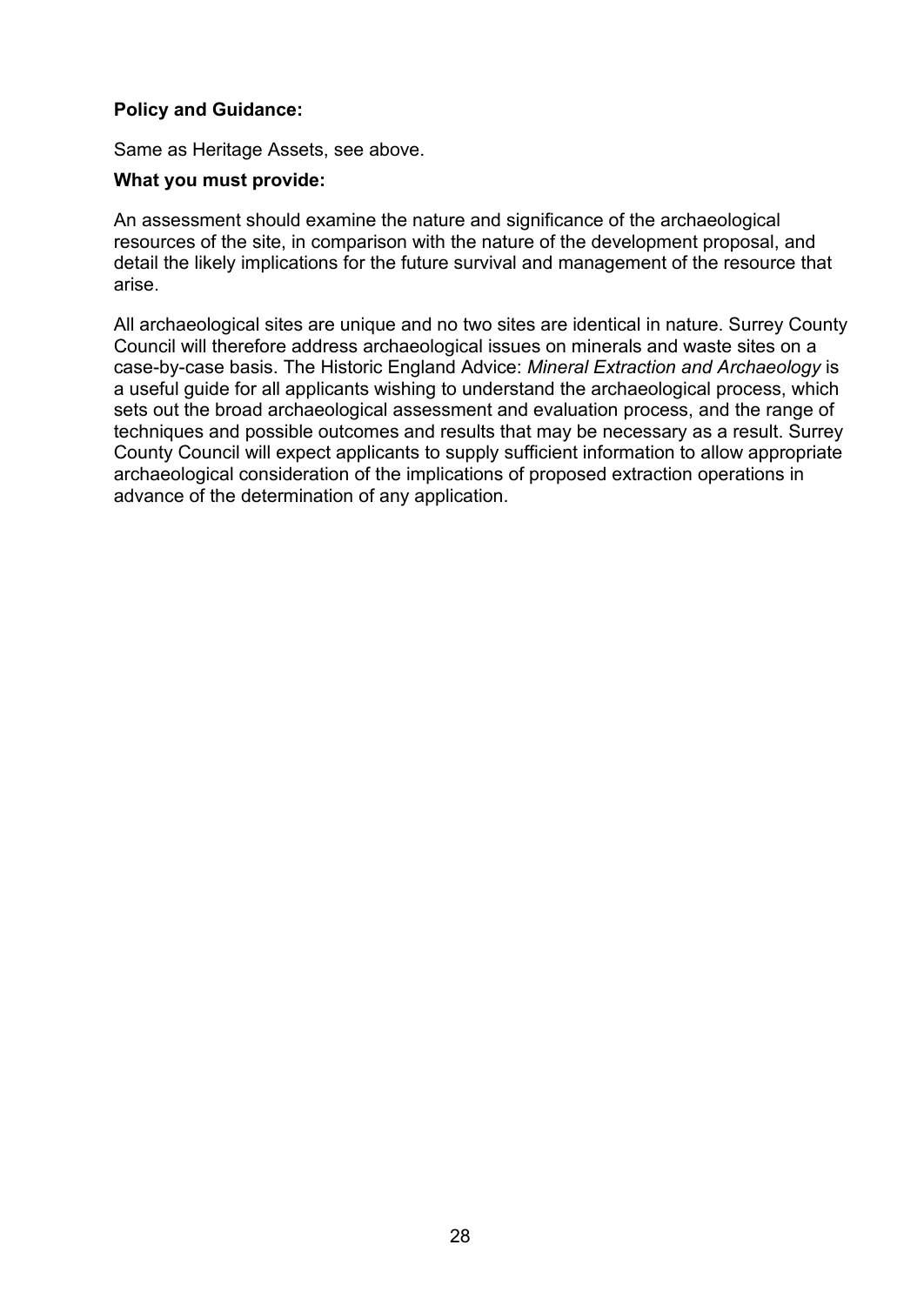# <span id="page-28-0"></span>**11. Amenity**

# <span id="page-28-1"></span>**11.1 Lighting Assessment**

## **Required for the following applications:**

All minerals developments involving any external lighting, including temporary, construction and security lighting.

### **Policy and Guidance:**

- [Department for Communities and Local Government's Lighting in the Countryside](https://webarchive.nationalarchives.gov.uk/20120919202429/http:/www.communities.gov.uk/archived/publications/planningandbuilding/lighting)  [1997](https://webarchive.nationalarchives.gov.uk/20120919202429/http:/www.communities.gov.uk/archived/publications/planningandbuilding/lighting)
- [Guidance Notes for the Reduction of Obtrusive Light \(2020\), Institute of Lighting](https://www.theilp.org.uk/documents/obtrusive-light/)  **[Professionals](https://www.theilp.org.uk/documents/obtrusive-light/)**
- [Bats Conservation Trust: Guidance on Bats and Lighting](https://www.bats.org.uk/news/2018/09/new-guidance-on-bats-and-lighting)
- [An appropriately qualified Lighting Engineer](https://www.theilp.org.uk/resources/consultants/)
- [National Planning Policy Guidance: Light pollution](https://www.gov.uk/guidance/light-pollution)

### **What you must provide:**

An assessment providing full details of any external lighting including details of:

- The number, type, location and height of any lighting including those on columns and/or buildings.
- The intensity of the installation (in Lux levels) and spill patterns shown on a plan.
- The proposed hours of use.
- Potential for impacts on ecological features.
- Proposed mitigation measures.
- Measures for unforeseen impacts and monitoring.

# <span id="page-28-2"></span>**11.2 Noise Assessment**

## **Required for the following applications:**

Where:

- The development is likely to affect sensitive land uses such as dwelling, school, or care- home.
- Where the development involves the use of mobile site plant, processing plant or machinery such as a crusher, screener, conveyor, or trommel.
- Where the development involves engineering activities such as earth moving, bund creation or soil stripping
- Where the development is likely to affect a designated (international, national or local) Nature Conservation or Geological site.
- Where the development is to be located within the AONB and Area of Great Landscape Value.

## **Policy and Guidance:**

- [A qualified acoustic specialist.](http://www.ioa.org.uk/)
- Borough or District Council Environmental Health Officer.
- ["Guidelines for Noise and Vibration Assessment and Control –](https://www.surreycc.gov.uk/__data/assets/pdf_file/0019/16453/Surrey-Noise-Guidelines-January-2020.pdf) Minerals, Waste [and Other County Development" Surrey County Council](https://www.surreycc.gov.uk/__data/assets/pdf_file/0019/16453/Surrey-Noise-Guidelines-January-2020.pdf) (PDF)
- [National Planning Policy Guideline: Noise](https://www.gov.uk/guidance/noise--2)
- [National Planning Policy Guideline: Minerals](https://www.gov.uk/guidance/minerals)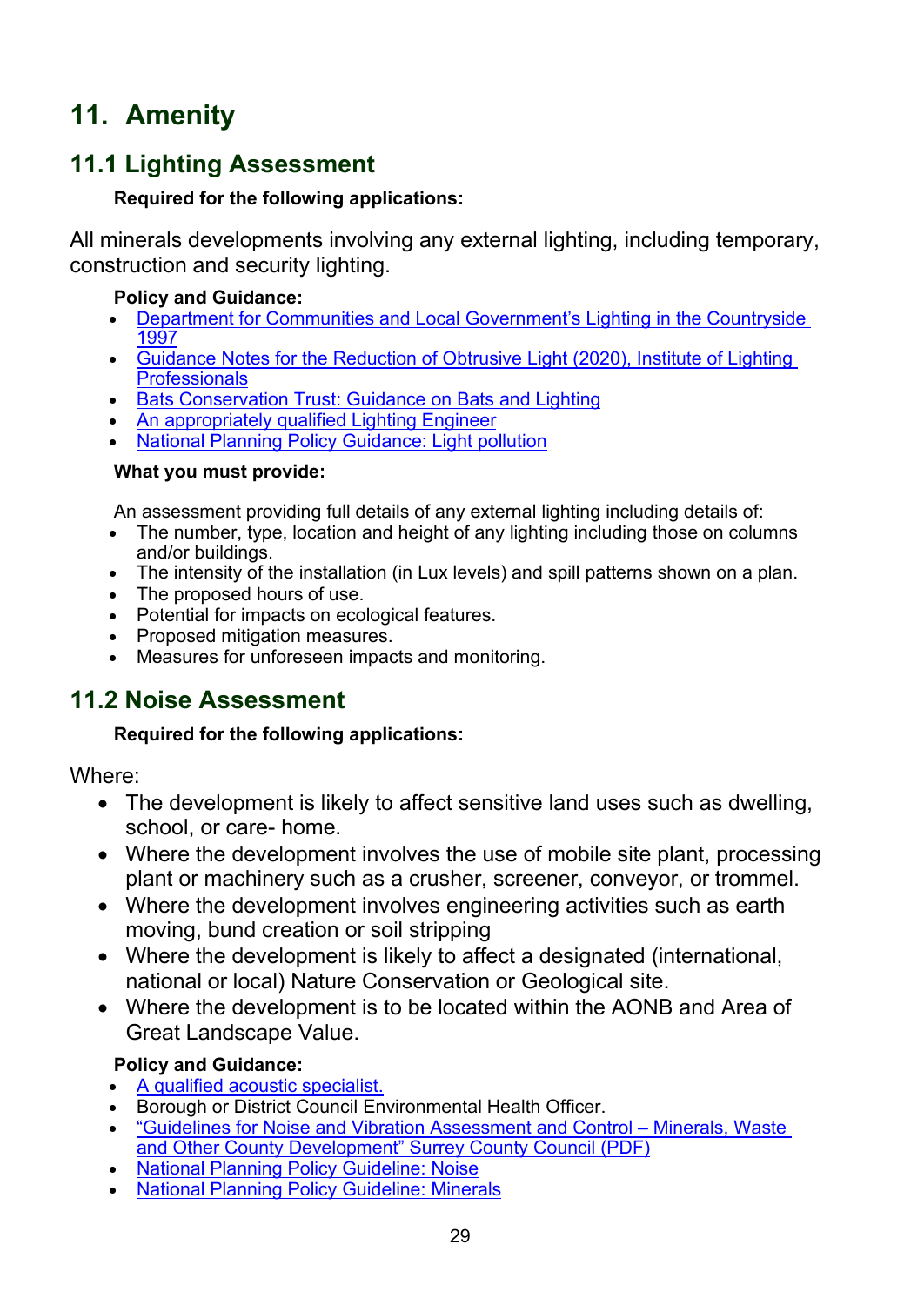- BS 4142:2014 "Methods for rating and assessing industrial and commercial sound"
- BS 5228-1:2009+A1:2014 "Code of practice for noise and vibration control on construction and open sites. Noise"

#### **What you must provide:**

A noise assessment outlining the existing noise climate (established normally by measurement) and the impact of the proposed development assessment from the noise viewpoint using prediction and measurement techniques as appropriate for any potential noise sensitive development in the locality. If mitigation measures are proposed the impact of noise on sensitive locations should be assessed following implementation of the proposed mitigation measures.

For any noise sensitive development, existing or consented, potentially affected by the minerals development, a noise assessment should be prepared by a competent person that defines the baseline sound environment, following appropriate guidance, usually established through measurement, and the impact of the proposed development using prediction and measurement techniques as appropriate. Where criteria in appropriate guidance may be exceeded, mitigation measures should be provided such that the criteria are not exceeded.

# <span id="page-29-0"></span>**11.3 High Pressure Pipeline Search**

Pipeline operators do not have statutory powers although may have legal agreements in place on land and clearly this is a matter that has significant health and safety implications.

### **Required for the following applications:**

For all developments involving excavation or below ground works. There are special requirements for safe working in close proximity to a high pressure pipeline and proposed works require approval from a pipeline operator prior to commencing.

### **Policy and Guidance:**

- [Linesearch before u dig](https://www.linesearchbeforeudig.co.uk/)
- [National Grid: Dial before you dig \(PDF\)](https://www.nationalgrid.com/sites/default/files/documents/33969-Dial%20before%20you%20dig%20-%20your%20at-a-glance%20guide.pdf)
- [Cadent Gas Network](https://cadentgas.com/help-advice/digging-safely)
- [Southern Gas Network](https://www.sgn.co.uk/help-and-advice/digging-safely)

### **What you must provide:**

For all developments involving excavation or below ground works. There are special requirements for safe working in close proximity to a high pressure pipeline and proposed works require approval from a pipeline operator prior to commencing.

## <span id="page-29-1"></span>**11.4 Open Space Assessment including Rights of Way**

### **Required for the following applications:**

Any development proposals that would result in the loss of open space, or have implications for Public Rights of Way.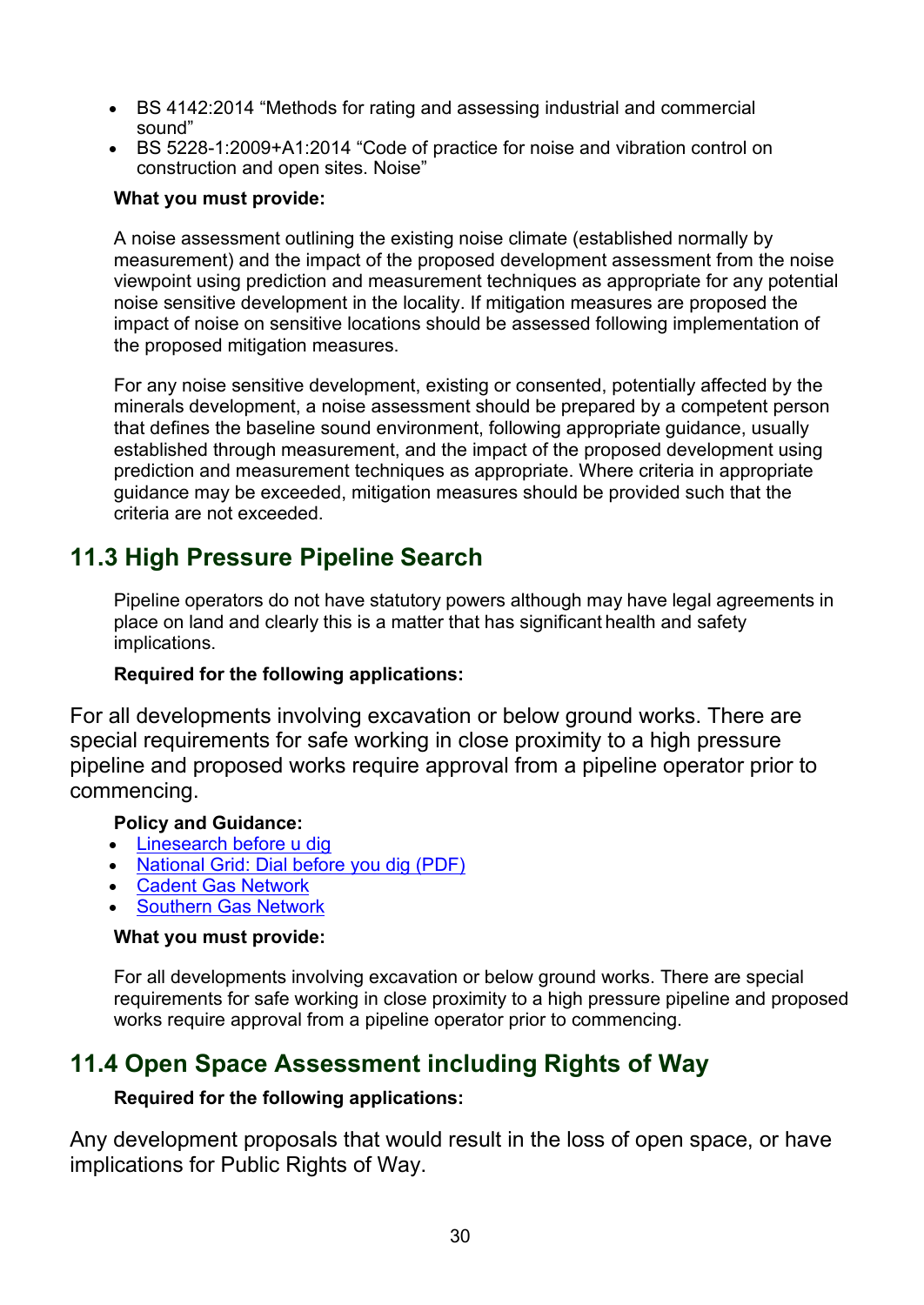# **Policy and Guidance:**<br>• Surrey Minerals Plan

- [Surrey Minerals Plan Core Strategy Development Plan Document Policy](https://www.surreycc.gov.uk/__data/assets/pdf_file/0007/81439/Adopted-Core-Strategy-Development-Plan-Document.pdf)  [Protecting Communities and the Environment \(PDF\)](https://www.surreycc.gov.uk/__data/assets/pdf_file/0007/81439/Adopted-Core-Strategy-Development-Plan-Document.pdf)
- [Surrey County Council's Countryside Access Team](https://www.surreycc.gov.uk/environment-housing-and-planning/countryside)
- Rights of Way shown on [Surrey Interactive Map](http://www.surreycc.gov.uk/maps/surrey-interactive-map)
- [Rights of Way Improvement Plan \(ROWIP\)](https://www.surreycc.gov.uk/land-planning-and-development/countryside/footpaths-byways-and-bridleways/rights-of-way-improvement-plan)
- National Planning Policy Guidance: Open space, sports and recreational facilities, [public rights of way and local green space](https://www.gov.uk/guidance/open-space-sports-and-recreation-facilities-public-rights-of-way-and-local-green-space)

#### **What you must provide:**

An assessment of any open space or Public Rights of Way lost, directly or indirectly affected by a proposed development including any measures to replace or compensate for such impacts and identification of any opportunities to improve facilities for walkers, cyclists, horse riders. This includes any right of way which is outside a site boundary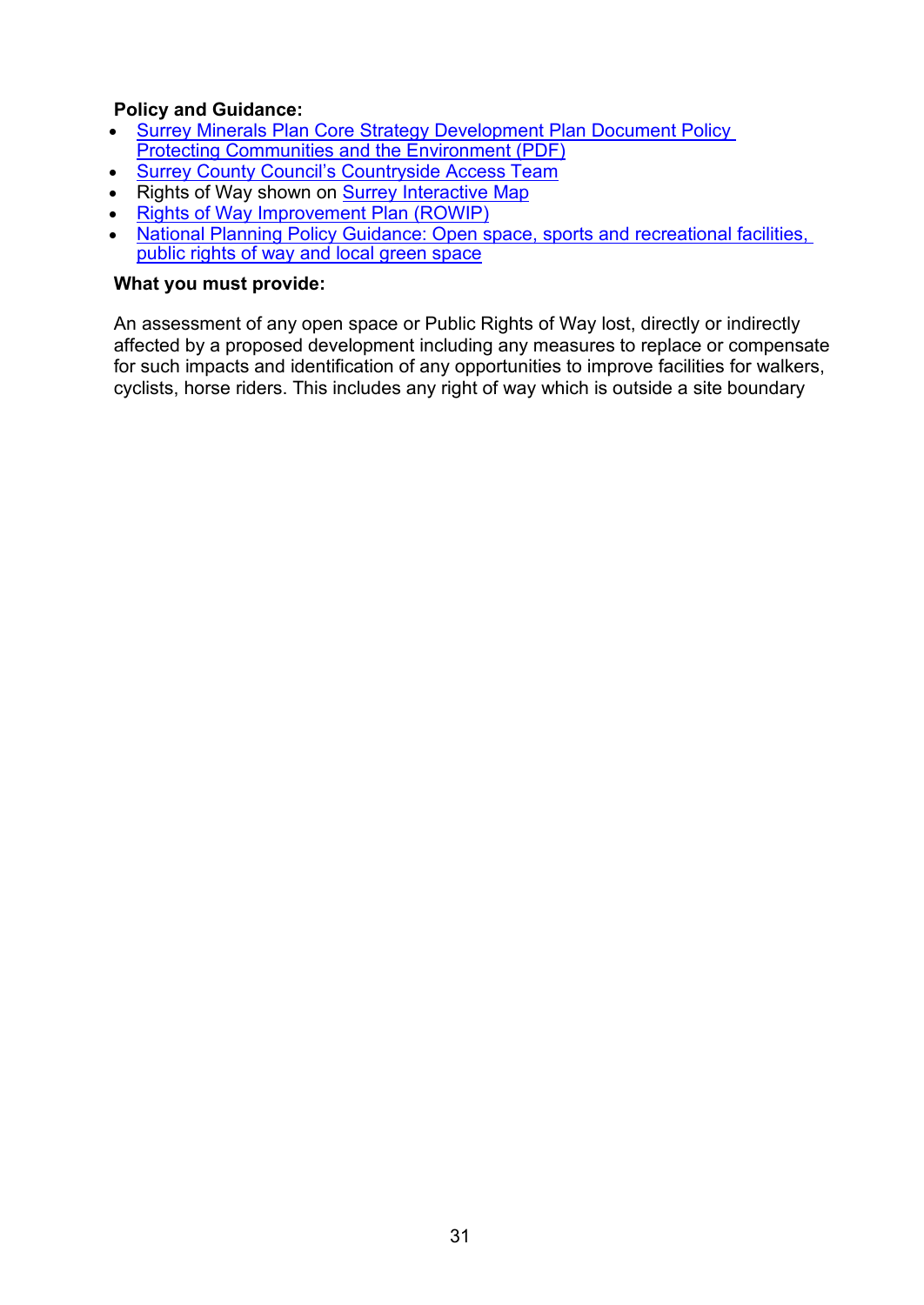# <span id="page-31-0"></span>**12. Airport Safeguarding**

# <span id="page-31-1"></span>**12.1 Airport Safeguarding Statement**

## **Required for the following applications:**

All applications within the consultation area of civil and military aerodromes and airstrips [including Heathrow, Gatwick, Biggin Hill, Farnborough, Fairoaks, Northolt, Odiham] and where:

- The proposal involves landfilling.
- The development involves features attractive to hazardous birds such as: amenity landscaping and water features, this includes the enhancement of existing wet areas or water courses and buildings with ledges, gantries and flat roofs.

Where the proposal includes lighting which may impact on airport safety (i.e. dazzling).

Where a proposal involves the venting and flaring of gas.

Where buildings/structures have the potential to impact on navigational aids including Instrument Flight Procedures (IFPs).

Applicants are advised to discuss non-official safeguarding areas with planning officers.

## **Policy and Guidance:**

- [Annex 2 to the DfT/ODPM Circular 01/2003 'Safeguarding Aerodromes, Technical](https://www.gov.uk/government/publications/safeguarding-aerodromes-technical-sites-and-military-explosives-storage-areas)  [Sites & Military Explosives Storage Areas' Direction 2002'](https://www.gov.uk/government/publications/safeguarding-aerodromes-technical-sites-and-military-explosives-storage-areas)
- [Guidance on Civil Aviation Authority \(CAA\) Planning Consultation Requirements](https://publicapps.caa.co.uk/docs/33/20120802GuidanceOnCAAPlanningConsultationRequirementsAug12Update.pdf)  [\(PDF\)](https://publicapps.caa.co.uk/docs/33/20120802GuidanceOnCAAPlanningConsultationRequirementsAug12Update.pdf)
- [The Airport Operators Association \(AOA\) Safeguarding of Aerodromes Advice](http://www.aoa.org.uk/policy-campaigns/operations-safety/)  [Notes: Advice Note 1, 2, 3, 4 and 5 dated August 2016](http://www.aoa.org.uk/policy-campaigns/operations-safety/)

### **What you must provide:**

The statement should show how the development will not constitute a hazard to air traffic, with or without mitigation proposed.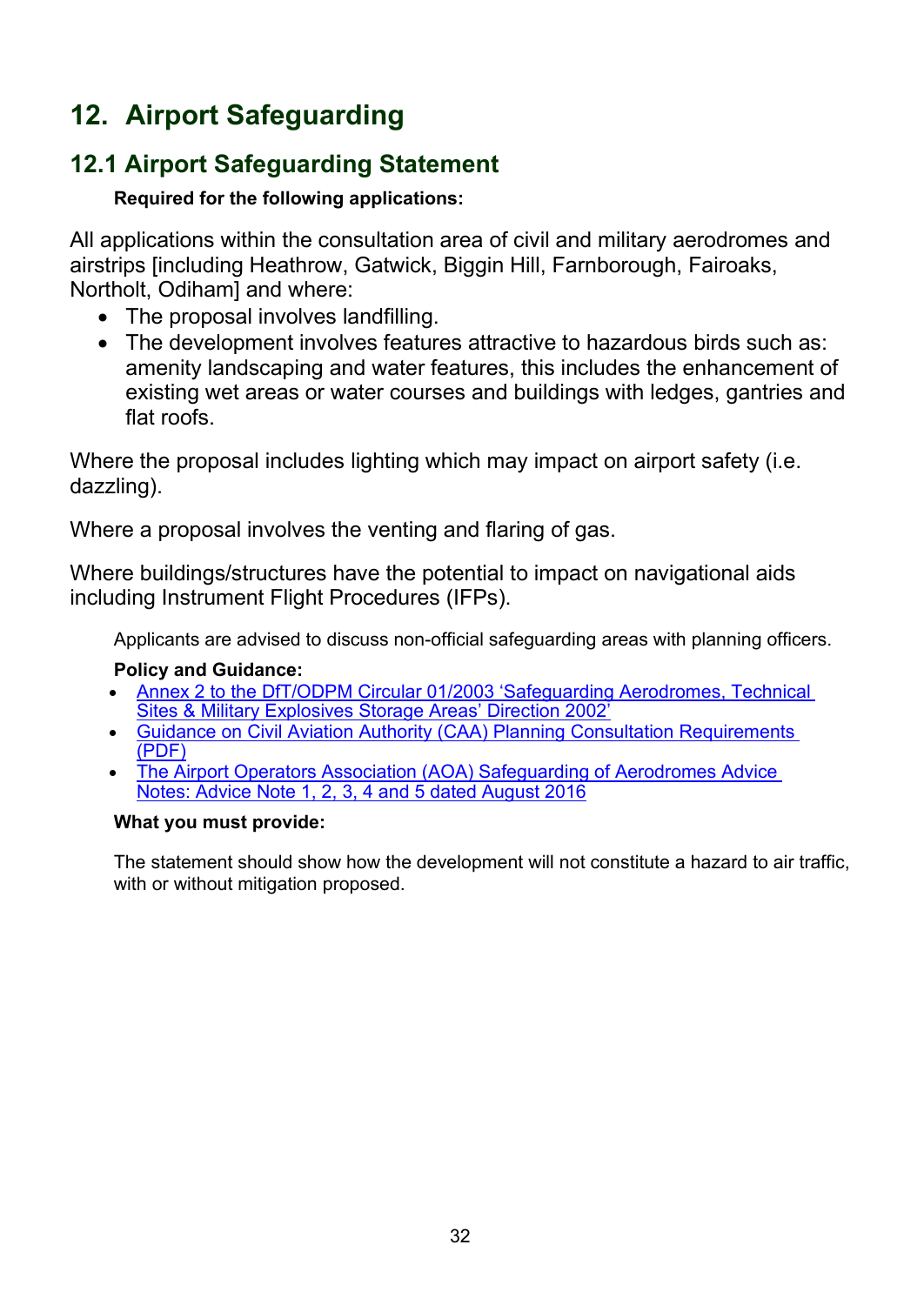# <span id="page-32-0"></span>**13. Sustainable Design and Waste Management**

# <span id="page-32-1"></span>**13.1 Landfill and Landraising Statement**

### **Required for the following applications:**

Any proposal involving landfilling including reworking or reclamation of former mineral sites.

### **Policy and Guidance:**

- [Landfill \(England and Wales\) Regulations 2002](http://www.legislation.gov.uk/uksi/2002/1559/contents/made)
- **[National Planning Policy for Waste](https://www.gov.uk/government/publications/national-planning-policy-for-waste)**
- [Surrey Waste Plan: Waste Development and Waste Development Control Policies](https://www.surreycc.gov.uk/land-planning-and-development/minerals-and-waste)
- [National Planning Policy Guidance: Waste](https://www.gov.uk/guidance/waste)

### **What you must provide:**

Statement on the proposed capacity, amount of material involved, rates of fill, type and source of material, expected levels of settlement including justification thereof, and proposed methods of compaction (pre and post settlement levels).

Demonstration that the amount of fill proposed is the minimum requisite required.

# <span id="page-32-2"></span>**13.2 Sustainable Design and Construction Statement**

### **Required for the following applications:**

Large Scale Developments (Over 5 hectare) [As defined in the General [Development Management Procedure 2015](http://www.legistlation.gov.uk/uksi/2015/595/article/2/made) however there isn't a definition of major for use in the AONB – it is a matter for the decision maker to determine whether a proposed development in the AONB context is major development.]

### **Policy and Guidance:**

- [Surrey Waste Plan: Core Strategy and Waste Development Control Policies \(PDF\)](https://www.surreycc.gov.uk/__data/assets/pdf_file/0018/30447/Surrey-Waste-Plan-May_2008minusEpages.pdf)
- [Surrey Minerals Plan: Reducing Demand for Minerals –](https://www.surreycc.gov.uk/__data/assets/pdf_file/0007/81439/Adopted-Core-Strategy-Development-Plan-Document.pdf) Efficient use of mineral [resources \(PDF\)](https://www.surreycc.gov.uk/__data/assets/pdf_file/0007/81439/Adopted-Core-Strategy-Development-Plan-Document.pdf)
- [Surrey Minerals Plan: Reducing Demand for Minerals –](https://www.surreycc.gov.uk/__data/assets/pdf_file/0007/81439/Adopted-Core-Strategy-Development-Plan-Document.pdf) Recycled and Secondary [Aggregates \(PDF\)](https://www.surreycc.gov.uk/__data/assets/pdf_file/0007/81439/Adopted-Core-Strategy-Development-Plan-Document.pdf)
- [National Planning Policy Guidance: Climate Change](http://planningguidance.planningportal.gov.uk/blog/guidance/climate-change/)
- [Surrey County Councils Sustainable Construction Standing Advice Note](https://www.surreycc.gov.uk/__data/assets/pdf_file/0006/93516/2016-09-08-Sustainable-Cons-Standing-Advice_p1.pdf)

### **What you must provide:**

Statement detailing how sustainable forms of design/construction have been incorporated into the new development and any proposed renewable energy technologies. This statement should also set out how waste produced during all stages of development will be minimized and managed in a sustainable manner, including the following details:

- What type of waste will be generated.
- How the waste will be managed.
- Which contractors will be used to ensure the waste is correctly recycled or disposed of responsibly and legally.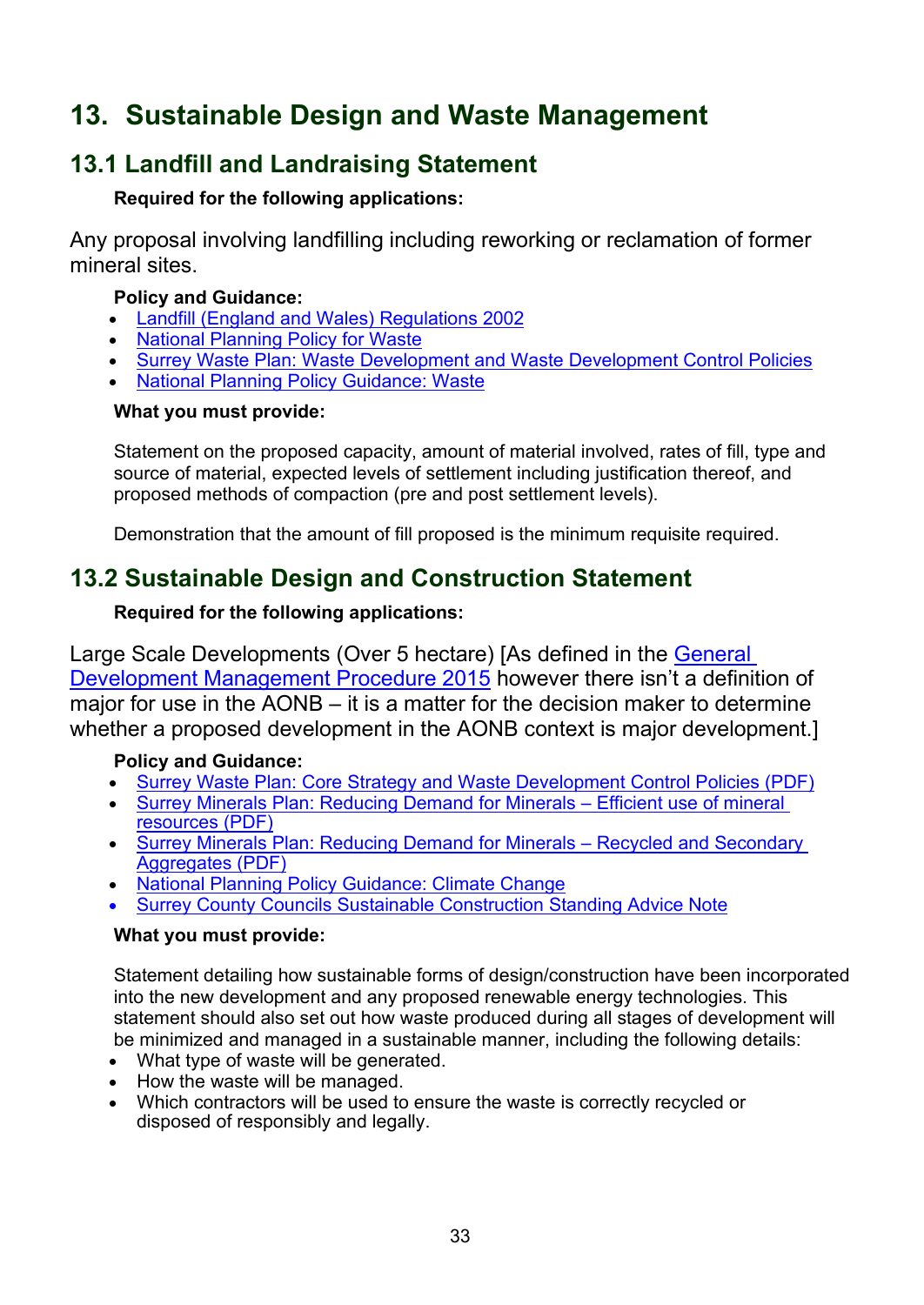# <span id="page-33-0"></span>**14. Community Involvement**

# <span id="page-33-1"></span>**14.1 Statement of Community Involvement**

### **Required for the following applications:**

For any proposals with substantial community interest.

Any proposal where this is a requirement under Section 61 (w) of the Localism Act 2011 when enacted and required by the Town and County Planning (Development Management Procedure) (England) Order 2015 subsequent regulations.

### **Policy and Guidance:**

- [Surrey County Council's Statement of Community Involvement](https://www.surreycc.gov.uk/land-planning-and-development/minerals-and-waste/statement-of-community-involvement)
- Section 61W of the Localism Act 2011 (when enacted)
- The Local Government Association, British Property Federation & Others.
- [The Ten Commitments to Effective Pre-application engagement \(PDF\)](http://www.rtpi.org.uk/media/844002/10%20commitments%20for%20effective%20pre-application%20engagement.pdf)
- [National Planning Policy Guidance: Before submitting an application](http://planningguidance.planningportal.gov.uk/blog/guidance/before-submitting-an-application/)

#### **What you must provide:**

A Statement explaining how the applicant has complied with the pre-application engagement recommendation made in Surrey County Council's Statement of Community involvement.

Developers are encouraged to inform the community of their plans to ensure that a link is established at an early stage in the process.